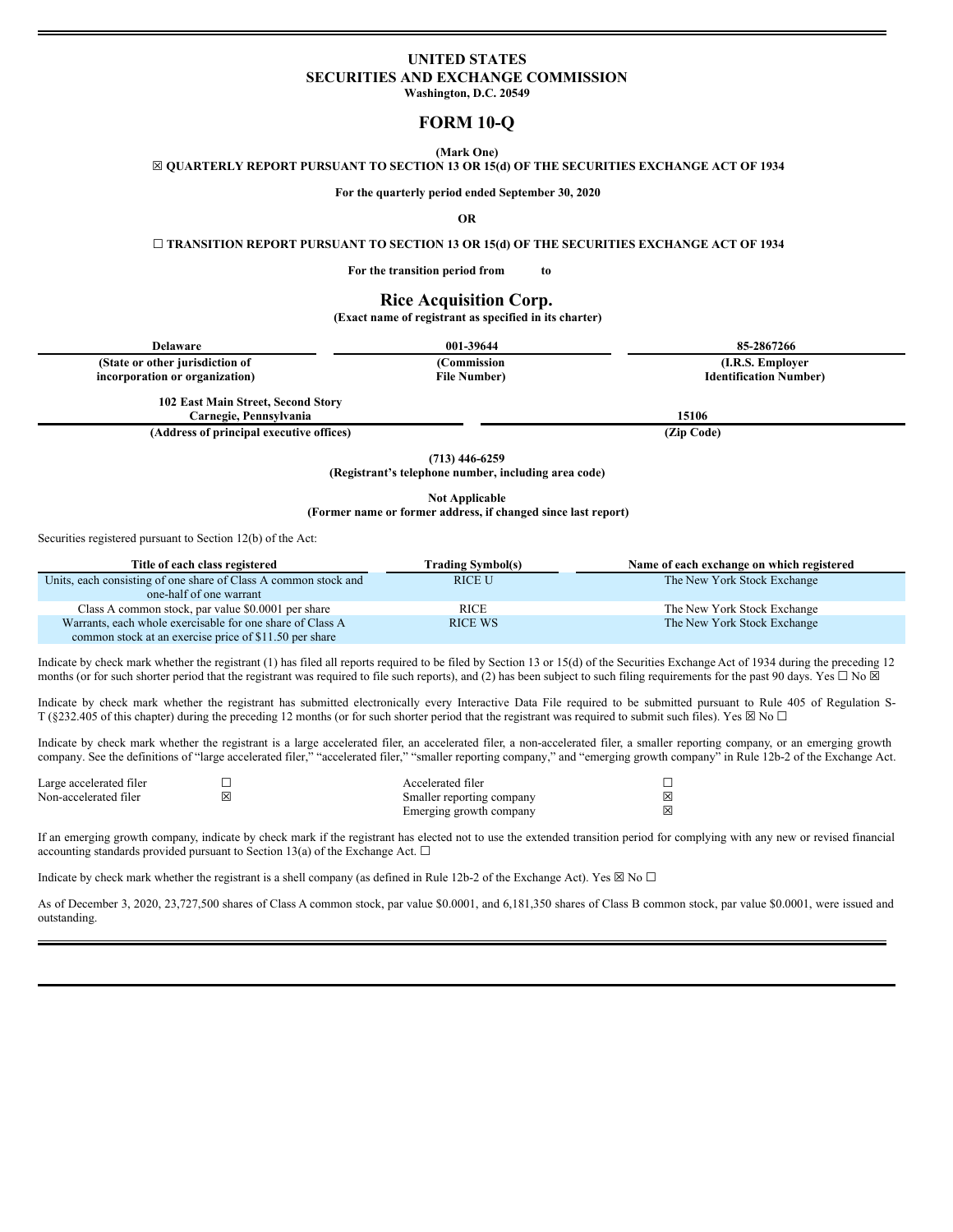# **RICE ACQUISITION CORP.**

# **Quarterly Report on Form 10-Q**

# **Table of Contents**

|                   |                                                                                                                                                                                                                  | Page No.            |
|-------------------|------------------------------------------------------------------------------------------------------------------------------------------------------------------------------------------------------------------|---------------------|
|                   | <b>PART I. FINANCIAL INFORMATION</b>                                                                                                                                                                             |                     |
| Item 1.           | <b>Financial Statements</b>                                                                                                                                                                                      |                     |
|                   | Unaudited Condensed Consolidated Balance Sheet as of September 30, 2020<br>Unaudited Condensed Consolidated Statement of Operations for the period from September 1, 2020 (inception) through September 30, 2020 | $\overline{2}$      |
|                   | Unaudited Condensed Consolidated Statement of Changes in Stockholder's Deficit for the period from September 1, 2020 (inception) through<br>September 30, 2020                                                   | 3                   |
|                   | Unaudited Condensed Consolidated Statement of Cash Flows for the period from September 1, 2020 (inception) through September 30, 2020<br>Notes to Unaudited Condensed Consolidated Financial Statements          | $\overline{4}$<br>5 |
| Item 2.           | Management's Discussion and Analysis of Financial Condition and Results of Operations                                                                                                                            | 17                  |
| Item 3.           | Quantitative and Qualitative Disclosures About Market Risk                                                                                                                                                       | 20                  |
| Item 4.           | <b>Controls and Procedures</b>                                                                                                                                                                                   | 20                  |
|                   | <b>PART II. OTHER INFORMATION</b>                                                                                                                                                                                |                     |
| Item 1.           | <b>Legal Proceedings</b>                                                                                                                                                                                         | 21                  |
| Item 1A.          | <b>Risk Factors</b>                                                                                                                                                                                              | 21                  |
| Item 2.           | Unregistered Sales of Equity Securities and Use of Proceeds from Registered Securities                                                                                                                           | 21                  |
| Item 3.           | <b>Defaults Upon Senior Securities</b>                                                                                                                                                                           | 22                  |
| Item 4.           | <b>Mine Safety Disclosures</b>                                                                                                                                                                                   | 22                  |
| Item 5.           | <b>Other Information</b>                                                                                                                                                                                         | 22                  |
| Item 6.           | <b>Exhibits</b>                                                                                                                                                                                                  | 22                  |
| <b>SIGNATURES</b> |                                                                                                                                                                                                                  |                     |
|                   | $\mathbf{1}$                                                                                                                                                                                                     |                     |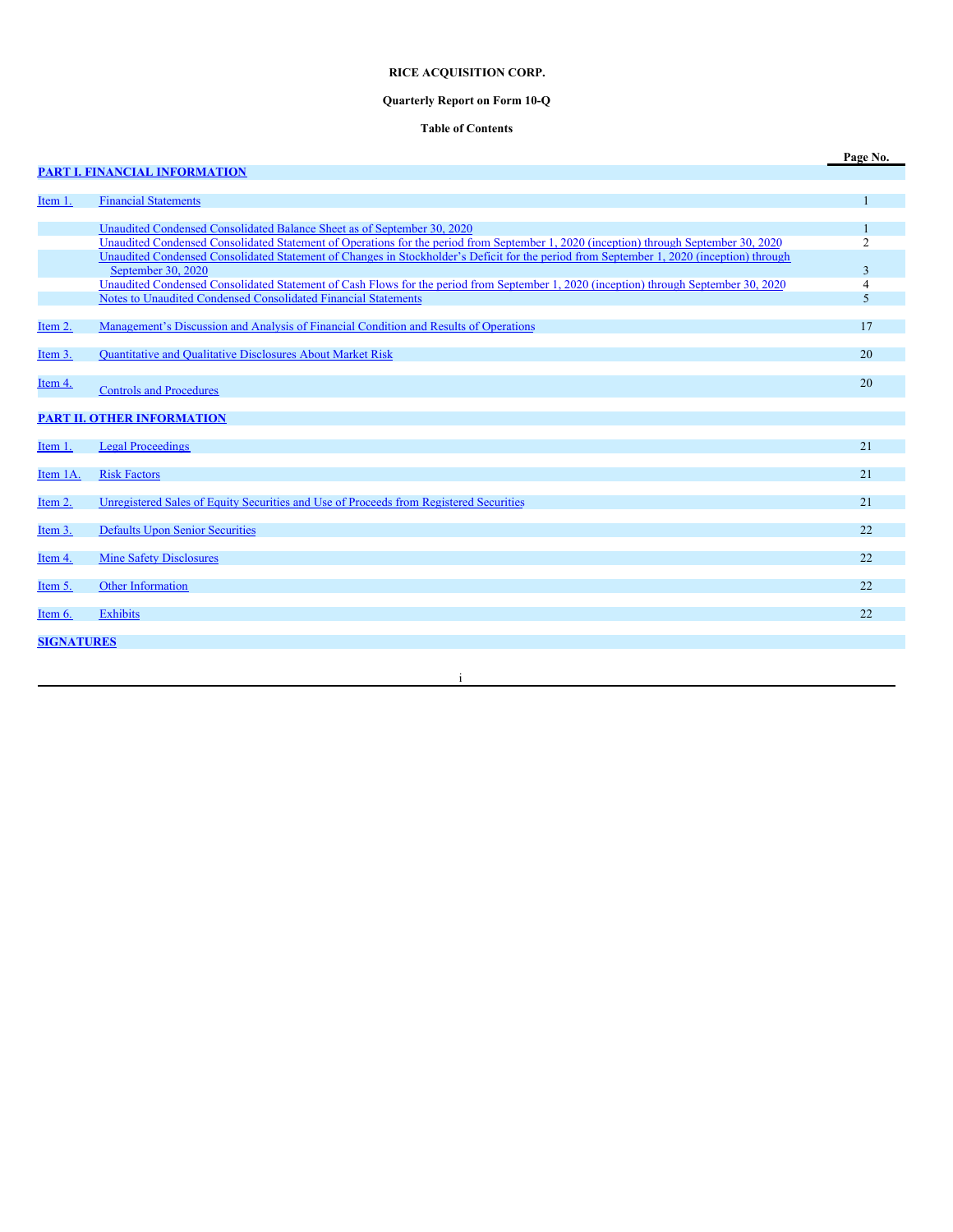## <span id="page-2-2"></span><span id="page-2-0"></span>**PART I - FINANCIAL INFORMATION**

# <span id="page-2-1"></span>**Item 1. Financial Statements.**

# **RICE ACQUISITION CORP. UNAUDITED CONDENSED CONSOLIDATED BALANCE SHEET SEPTEMBER 30, 2020**

| Assets:                                                                                                                  |               |
|--------------------------------------------------------------------------------------------------------------------------|---------------|
| Deferred offering costs associated with initial public offering                                                          | 396.561       |
| <b>Total Assets</b>                                                                                                      | 396,561       |
|                                                                                                                          |               |
| <b>Liabilities and Stockholder's Deficit:</b>                                                                            |               |
| Current liabilities:                                                                                                     |               |
| Accrued expenses                                                                                                         | \$<br>193,000 |
| Accounts payable                                                                                                         | 135,603       |
| Franchise tax payable                                                                                                    | 16,165        |
| Note payable - related party                                                                                             | 44,000        |
| <b>Total current liabilities</b>                                                                                         | 388,768       |
| Deferred legal fees                                                                                                      | 101,000       |
| <b>Total liabilities</b>                                                                                                 | 489,768       |
|                                                                                                                          |               |
| <b>Commitments and Contingencies</b>                                                                                     |               |
|                                                                                                                          |               |
| <b>Stockholder's Deficit:</b>                                                                                            |               |
| Preferred stock, \$0,0001 par value; 1,000,000 shares authorized; none issued and outstanding                            |               |
| Class A common stock, \$0.0001 par value; 200,000,000 shares authorized; 2,500 shares issued and outstanding             |               |
| Class B common stock, $$0.0001$ par value; $20,000,000$ shares authorized; $6,181,350$ shares issued and outstanding (1) | 618           |
| Additional paid-in capital                                                                                               | 24,382        |
| Accumulated deficit                                                                                                      | (114, 622)    |
| <b>Total Rice Acquisition Corp deficit</b>                                                                               | (89, 622)     |
|                                                                                                                          |               |
| Non-controlling interest in subsidiary                                                                                   | (3,585)       |
|                                                                                                                          |               |
| Total stockholder's deficit                                                                                              | (93,207)      |
| <b>Total Liabilities and Stockholder's Deficit</b>                                                                       | 396,561       |
|                                                                                                                          |               |

(1) This number includes up to 806,250 shares of Class B common stock subject to forfeiture if the over-allotment option is not exercised in full or in part by the underwriters. On October 26, 2020, the underwriters partially exercised the over-allotment option to purchase 2,225,000 Units; thus, only 250,000 shares of Class B common stock remain *subject to forfeiture. (See Note 4)*

*The accompanying notes are an integral part of these unaudited condensed consolidated financial statements.*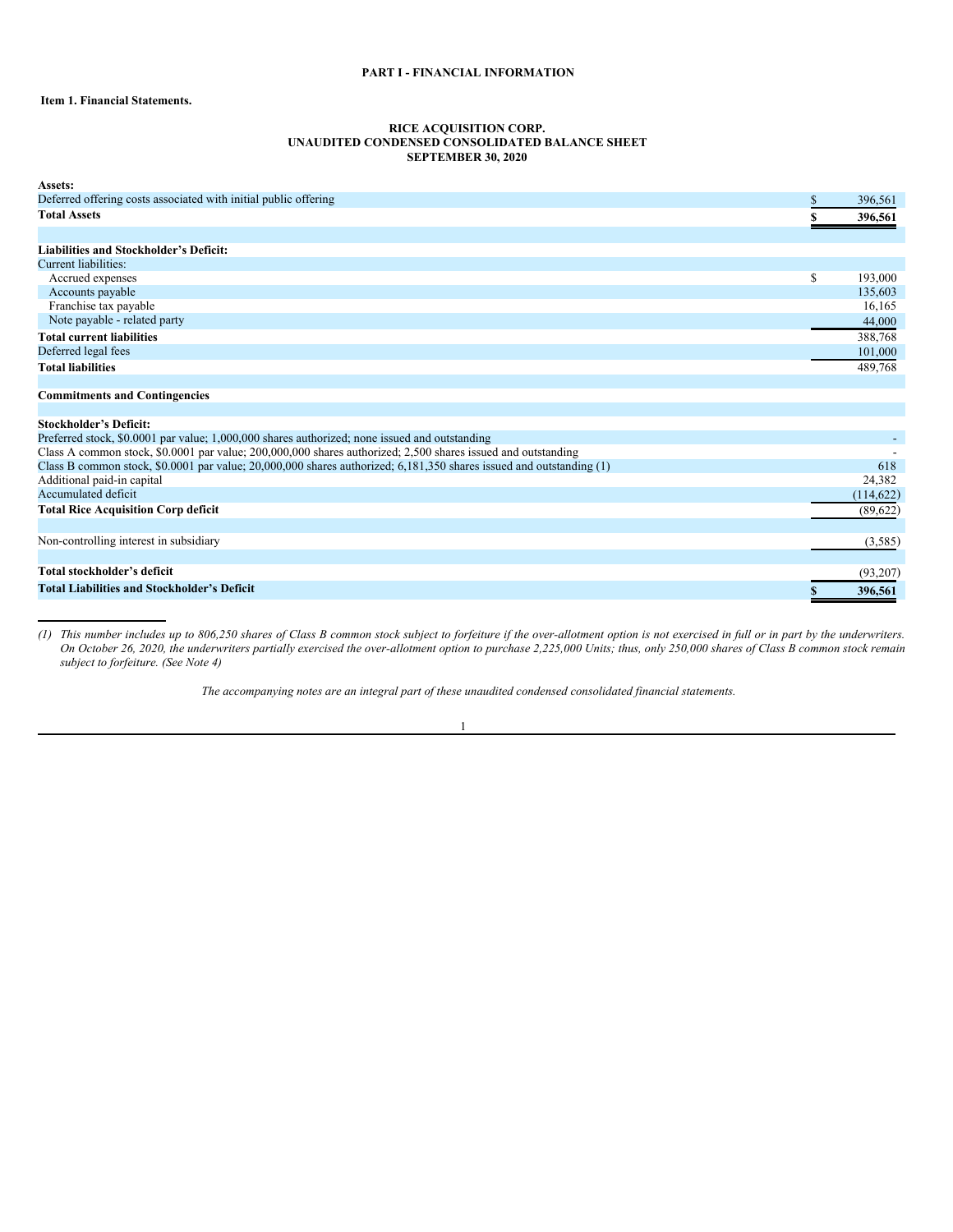## <span id="page-3-0"></span>**RICE ACQUISITION CORP. UNAUDITED CONDENSED CONSOLIDATED STATEMENT OF OPERATIONS FOR THE PERIOD FROM SEPTEMBER 1, 2020 (INCEPTION) THROUGH SEPTEMBER 30, 2020**

| General and administrative expenses                             | 103,042    |
|-----------------------------------------------------------------|------------|
| Franchise tax expense                                           | 16,165     |
| <b>Net loss</b>                                                 | (119,207)  |
| Net loss attributable to non-controlling interest in subsidiary | (4, 585)   |
| Net loss attributable to Rice Acquisition Corp.                 | (114, 622) |
|                                                                 |            |
| Weighted average shares outstanding of Class A common stock     | 2,500      |
| Basic and diluted net loss per share, Class A                   | (45.85)    |
| Weighted average shares outstanding of Class B common stock (1) | 5,931,350  |
| Basic and diluted net loss per share, Class B                   |            |
|                                                                 |            |

(1) This number excludes an aggregate of up to 250,000 shares of Class B common stock subject to forfeiture if the over-allotment option is not exercised in full or in part by the *underwriters (see Note 4).*

*The accompanying notes are an integral part of these unaudited condensed consolidated financial statements.*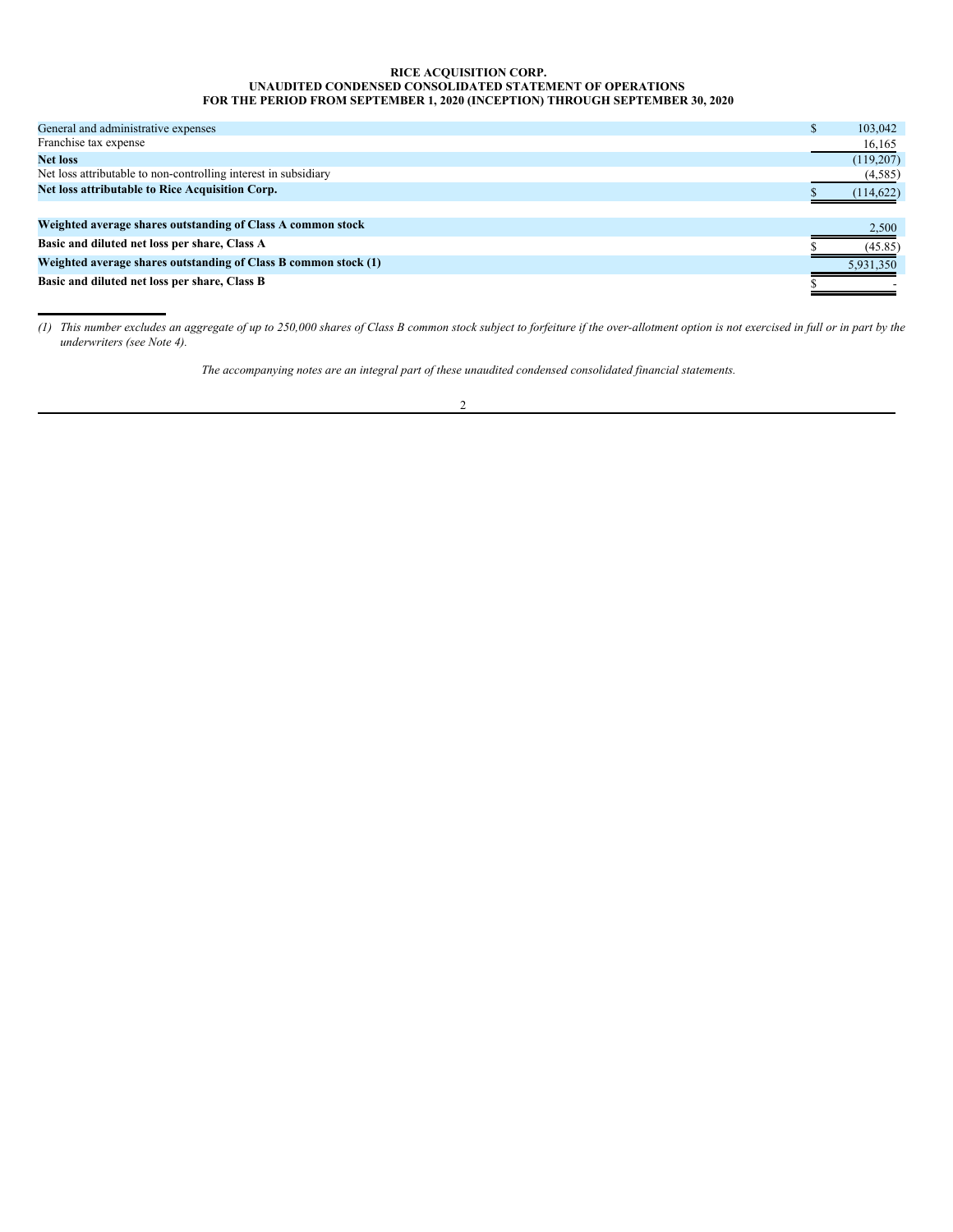# <span id="page-4-0"></span>**RICE ACQUISITION CORP. UNAUDITED CONDENSED CONSOLIDATED STATEMENT OF CHANGES IN STOCKHOLDER'S DEFICIT FOR THE PERIOD FROM SEPTEMBER 1, 2020 (INCEPTION) THROUGH SEPTEMBER 30, 2020**

|                                        |                | <b>Common Stock</b> |               |                |        | <b>Additional</b> |        |                | Non-<br>controlling      | <b>Total</b>               |
|----------------------------------------|----------------|---------------------|---------------|----------------|--------|-------------------|--------|----------------|--------------------------|----------------------------|
|                                        | <b>Class A</b> |                     |               | <b>Class B</b> |        | Paid-In           |        | Accumulated    | Interest in              | Stockholder's              |
|                                        | <b>Shares</b>  | Amount              | <b>Shares</b> |                | Amount | Capital           |        | <b>Deficit</b> | subsidiary               | Deficit                    |
| <b>Balance - September 1, 2020</b>     |                |                     |               |                |        |                   |        |                |                          |                            |
| (inception)                            | $\sim$         |                     | $-$ \$        |                | $-$ \$ |                   | $-$ \$ | $-$ \$         |                          | $\mathbf{s}$<br>$\sim 100$ |
| Issuance of Class A and Class B        |                |                     |               |                |        |                   |        |                |                          |                            |
| common stock to Sponsor <sup>(1)</sup> | 2,500          |                     | 6,181,350     |                | 618    | 24,382            |        |                | $\overline{\phantom{a}}$ | 25,000                     |
| Issuance of Units in subsidiary to     |                |                     |               |                |        |                   |        |                |                          |                            |
| Sponsor                                |                |                     |               |                |        |                   |        |                | 1,000                    | 1,000                      |
| Net loss                               |                |                     |               |                |        |                   |        | (114, 622)     | (4,585)                  | (119,207)                  |
| Balance - September 30, 2020           |                |                     |               |                |        |                   |        |                |                          |                            |
| (unaudited)                            | 2,500          |                     | 6,181,350     |                | 618    | 24,382            |        | (114, 622)     | (3,585)                  | (93,207)                   |

(1) This number includes up to 806,250 shares of Class B common stock subject to forfeiture if the over-allotment option is not exercised in full or in part by the underwriters. On October 26, 2020, the underwriters partially exercised the over-allotment option to purchase 2,225,000 Units; thus, only 250,000 shares of Class B common stock remain *subject to forfeiture. (See Note 4)*

*The accompanying notes are an integral part of these unaudited condensed consolidated financial statements.*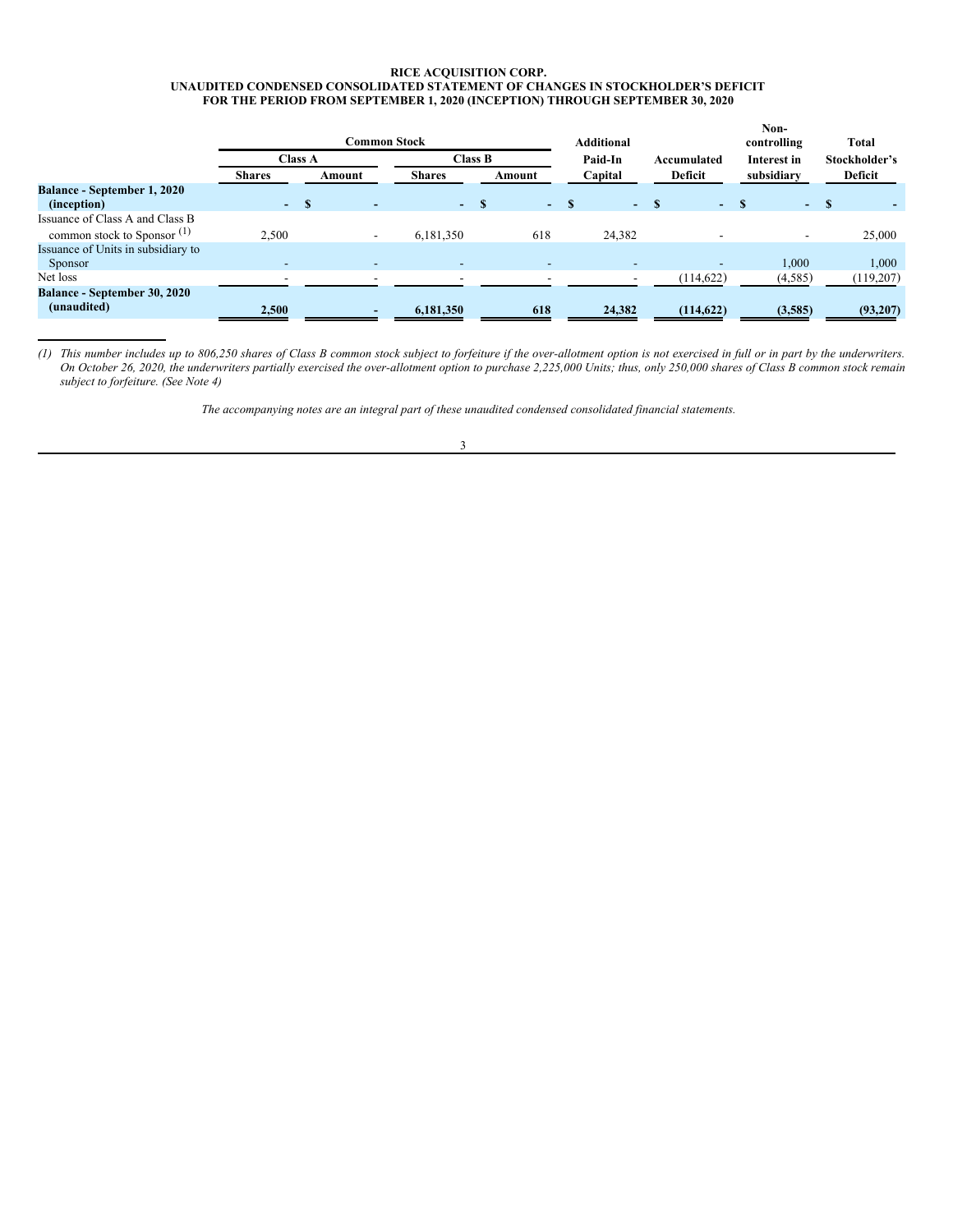#### <span id="page-5-0"></span>**RICE ACQUISITION CORP. UNAUDITED CONDENSED CONSOLIDATED STATEMENT OF CASH FLOWS FOR THE PERIOD FROM SEPTEMBER 1, 2020 (INCEPTION) THROUGH SEPTEMBER 30, 2020**

| <b>Cash Flows from Operating Activities:</b>                                                         |                 |
|------------------------------------------------------------------------------------------------------|-----------------|
| Net loss                                                                                             | \$<br>(119,207) |
| Adjustments to reconcile net loss to net cash used in operating activities:                          |                 |
| General and administrative expenses and prepaid expenses paid by Sponsor under note payable          | 9,000           |
| Changes in operating assets and liabilities:                                                         |                 |
| Accounts payable                                                                                     | 94,042          |
| Franchise tax payable                                                                                | 16,165          |
| Net cash used in operating activities                                                                |                 |
|                                                                                                      |                 |
| Net change in cash                                                                                   |                 |
| Cash - beginning of the period                                                                       |                 |
| Cash - end of the period                                                                             |                 |
|                                                                                                      |                 |
| Supplemental disclosure of noncash financing activities:                                             |                 |
| Deferred offering costs paid by Sponsor in exchange for issuance of Class A and Class B common stock | \$<br>25,000    |
| Deferred offering costs paid by subsidiary                                                           | 1,000           |
| Deferred offering costs included in accounts payable                                                 | 41,561          |
| Deferred offering costs included in accrued expenses                                                 | 193,000         |
| Deferred offering costs included in note payable - related party                                     | 35,000          |
| Deferred legal fees                                                                                  | 101,000         |

*The accompanying notes are an integral part of these unaudited condensed consolidated financial statements.*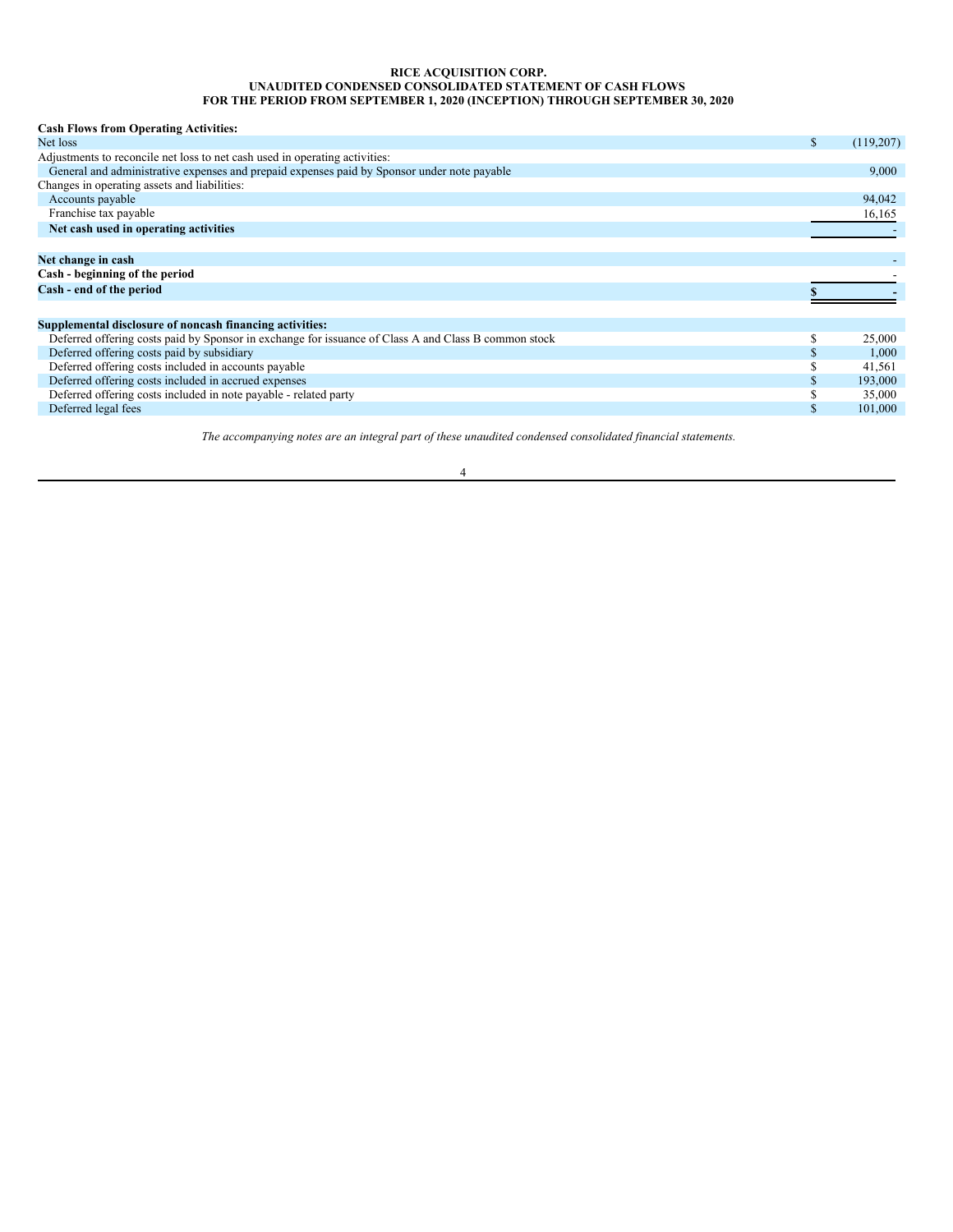## <span id="page-6-0"></span>**Note 1—Description of Organization, Business Operations and Basis of Presentation**

Rice Acquisition Corp. is a blank check company incorporated in Delaware on September 1, 2020. As used herein, "the Company" or "Rice" refer to Rice Acquisition Corp. and its majority-owned and controlled operating subsidiary, Rice Acquisition Holdings LLC (the "Opco"), unless the context indicates otherwise. The Company is formed for the purpose of effecting a merger, capital stock exchange, asset acquisition, stock purchase, reorganization or similar business combination with one or more businesses (the "Business Combination"). The Company is an emerging growth company and, as such, the Company is subject to all of the risks associated with emerging growth companies.

As of September 30, 2020, the Company had not commenced any operations. All activity for the period from September 1, 2020 (inception) through September 30, 2020 relates to the Company's formation and the initial public offering (the "Initial Public Offering") described below, and since the closing of the Initial Public Offering, the search for a prospective initial Business Combination. The Company will not generate any operating revenues until after the completion of its initial Business Combination, at the earliest. The Company will generate non-operating income in the form of interest income on cash, cash equivalents and investments from the proceeds derived from the Initial Public Offering. The Company has selected December 31 as its fiscal year end.

The Company's sponsor is Rice Acquisition Sponsor LLC, a Delaware limited liability company (the "Sponsor"). The registration statement for the Company's Initial Public Offering was declared effective on October 21, 2020. On October 26, 2020, the Company consummated its Initial Public Offering of 23,725,000 units (each, a "Unit" and collectively, the "Units"), including 2,225,000 additional Units that were issued pursuant to the underwriters' partial exercise of their over-allotment option (the "Over-Allotment Units"), at \$10.00 per Unit, generating gross proceeds of approximately \$237.3 million, and incurring offering costs of approximately \$12.5 million, inclusive of \$7.6 million in deferred underwriting commissions (Note 5).

Simultaneously with the closing of the Initial Public Offering, the Company consummated the private placement ("Private Placement") of 6,771,000 warrants (each, a "Private Placement Warrant" and collectively, the "Private Placement Warrants") to the Sponsor and Atlas Point Energy Infrastructure Fund, LLC ("Atlas Point Fund"), at a price of \$1.00 per Private Placement Warrant, generating gross proceeds to the Company of approximately \$6.8 million (Note 4). Each Private Placement Warrant is exercisable to purchase one share of Rice's Class A common stock or, in certain circumstances, one Class A Unit of Opco together with a corresponding number of shares of Rice's noneconomic Class B common stock.

Following the Initial Public Offering, the Public Stockholders (as defined below) will hold a direct economic equity ownership interest in Rice in the form of shares of Class A common stock, and an indirect ownership interest in Opco through Rice's ownership of Class A Units of Opco. By contrast, the Initial Stockholders (as defined below) will own direct economic interests in Opco in the form of Class B Units and a corresponding non-economic voting equity interest in Rice in the form of shares of Class B common stock, as well as a small direct interest through the Sponsor Shares (as defined in Note 4). Sponsor Shares were purchased for \$10.00 each and, in the absence of an initial Business Combination, will generally participate in liquidation or other payments on a pari passu basis with the Public Shares (as defined below). However, given the relatively de minimis number of Sponsor Shares relative to Public Shares, in many cases the economic, governance or other effects of the Sponsor Shares are not material to the holders of Class A common stock or warrants, and for simplicity, portions of this disclosure may not fully describe or reflect these immaterial effects.

Upon the closing of the Initial Public Offering and the Private Placement, approximately \$237.3 million of the net proceeds of the sale of the Units in the Initial Public Offering and the sale of the Private Placement Warrants in the Private Placement were placed in a trust account ("Trust Account") located in the United States with Continental Stock Transfer & Trust Company acting as trustee, and invested only in U.S. "government securities" within the meaning of Section 2(a)(16) of the Investment Company Act (as defined below) having a maturity of 185 days or less or in money market funds meeting certain conditions under Rule 2a-7 promulgated under the Investment Company Act which invest only in direct U.S. government treasury obligations, as determined by the Company, until the earlier of: (i) the completion of a Business Combination and (ii) the distribution of the Trust Account as described below.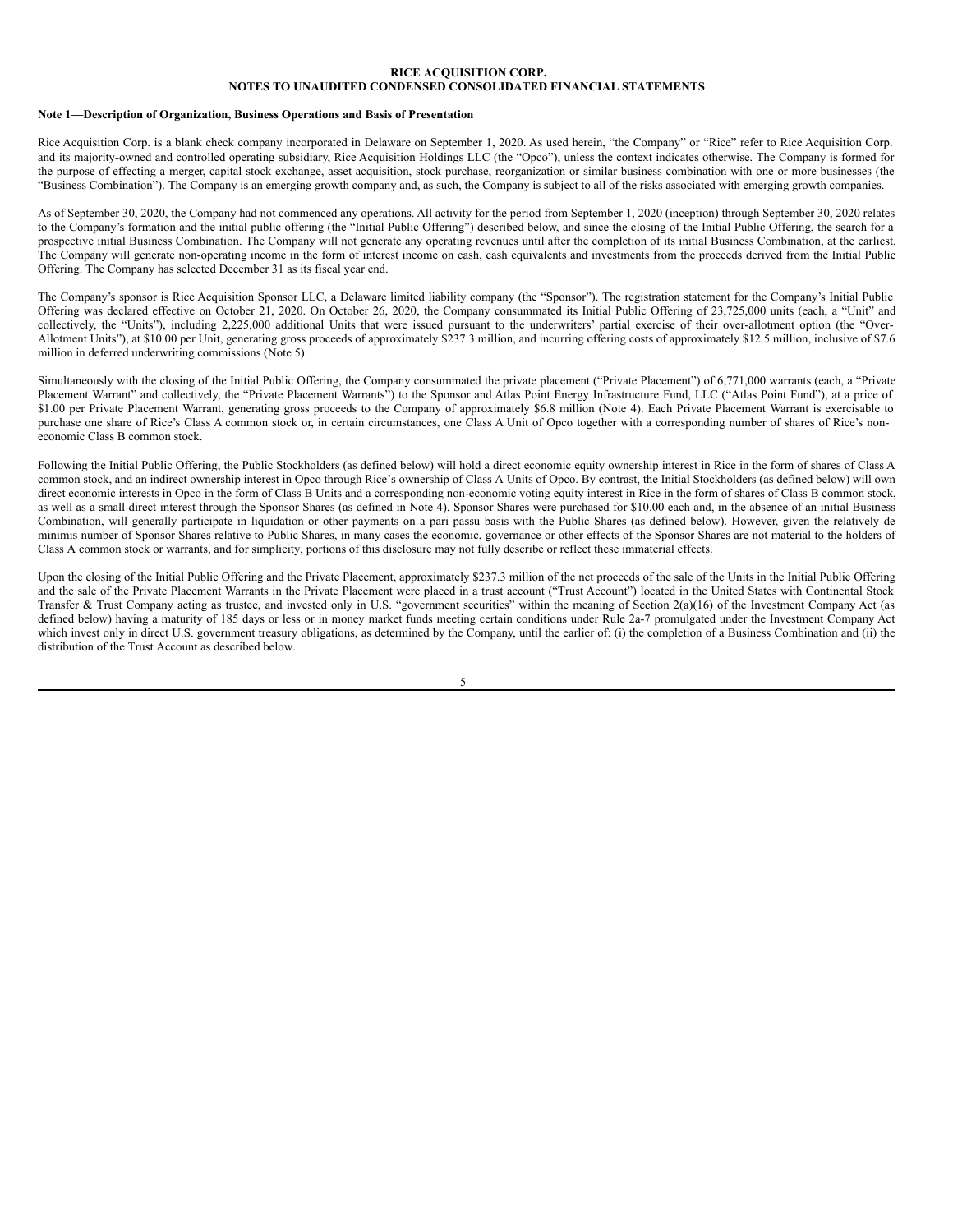The Company's management has broad discretion with respect to the specific application of the net proceeds of the Initial Public Offering and the sale of the Private Placement Warrants, although substantially all of the net proceeds are intended to be applied generally toward consummating a Business Combination. There is no assurance that the Company will be able to complete a Business Combination successfully. The Company must complete one or more initial Business Combinations having an aggregate fair market value of at least 80% of the net assets held in the Trust Account (excluding the amount of any deferred underwriting discount held in Trust) at the time of the agreement to enter into the initial Business Combination. However, the Company will only complete a Business Combination if the post-business combination company controls 50% or more of the voting securities of the target or is otherwise not required to register as an investment company under the Investment Company Act of 1940, as amended (the "Investment Company Act").

The Company will provide the holders (the "Public Stockholders") of the Company's Public Shares with the opportunity to redeem all or a portion of their Public Shares upon the completion of a Business Combination either (i) in connection with a stockholder meeting called to approve the Business Combination or (ii) by means of a tender offer. Unless otherwise stated herein, the term "Public Shares" includes the 2,500 shares of Class A common stock, par value \$0.0001 per share, of the Company held by the Sponsor and forming part of the Sponsor Shares. The decision as to whether the Company will seek stockholder approval of a Business Combination or conduct a tender offer will be made by the Company, solely in its discretion. The Public Stockholders will be entitled to redeem their Public Shares for a pro rata portion of the amount then held in the Trust Account (initially anticipated to be \$10.00 per Public Share). The per-share amount to be distributed to Public Stockholders who redeem their Public Shares will not be reduced by the deferred underwriting commissions the Company will pay to the underwriters (as discussed in Note 5). These Public Shares will be recorded at a redemption value and classified as temporary equity upon the completion of the Initial Public Offering in accordance with the Financial Accounting Standards Board's ("FASB") Accounting Standards Codification ("ASC") Topic 480 "Distinguishing Liabilities from Equity." The Company will proceed with a Business Combination if a majority of the shares voted are voted in favor of the Business Combination. The Company will not redeem the Public Shares in an amount that would cause its net tangible assets to be less than \$5,000,001. If a stockholder vote is not required by law and the Company does not decide to hold a stockholder vote for business or other reasons, the Company will, pursuant to its Amended and Restated Certificate of Incorporation (the "Amended and Restated Certificate of Incorporation"), conduct the redemptions pursuant to the tender offer rules of the U.S. Securities and Exchange Commission ("SEC") and file tender offer documents with the SEC prior to completing a Business Combination. If, however, stockholder approval of the transaction is required by law, or the Company decides to obtain stockholder approval for business or legal reasons, the Company will offer to redeem shares in conjunction with a proxy solicitation pursuant to the proxy rules and not pursuant to the tender offer rules. Additionally, each public stockholder may elect to redeem their Public Shares irrespective of whether they vote for or against the proposed transaction. If the Company seeks stockholder approval in connection with a Business Combination, the Initial Stockholders (as defined below) have agreed to vote their Founder Shares (as defined below in Note 4), Sponsor Shares and any Public Shares purchased during or after the Initial Public Offering in favor of a Business Combination. In addition, the Initial Stockholders have agreed to waive their redemption rights with respect to their Founder Shares and Public Shares in connection with the completion of a Business Combination.

The Amended and Restated Certificate of Incorporation provides that a Public Stockholder, together with any affiliate of such stockholder or any other person with whom such stockholder is acting in concert or as a "group" (as defined under Section 13 of the Securities Exchange Act of 1934, as amended (the "Exchange Act")), will be restricted from redeeming its shares with respect to more than an aggregate of 20% or more of the Public Shares, without the prior consent of the Company.

If the Company is unable to complete a Business Combination within 24 months from the closing of the Initial Public Offering, or October 26, 2022 (the "Combination Period"), the Company will (i) cease all operations except for the purpose of winding up, (ii) as promptly as reasonably possible but not more than ten business days thereafter, redeem the Public Shares, at a per-share price, payable in cash, equal to the aggregate amount then on deposit in the Trust Account including interest earned on the funds held in the Trust Account and not previously released to pay franchise and income taxes of the Company or Opco (less up to \$100,000 of interest to pay dissolution expenses), divided by the number of then outstanding Public Shares and Class A Units of Opco (other than those held by Rice), which redemption will completely extinguish Public Stockholders' rights as stockholders (including the right to receive further liquidating distributions, if any), subject to applicable law, and (iii) as promptly as reasonably possible following such redemption, subject to the approval of the remaining stockholders and the board of directors, dissolve and liquidate, subject in each case to the Company's obligations under Delaware law to provide for claims of creditors and the requirements of other applicable law.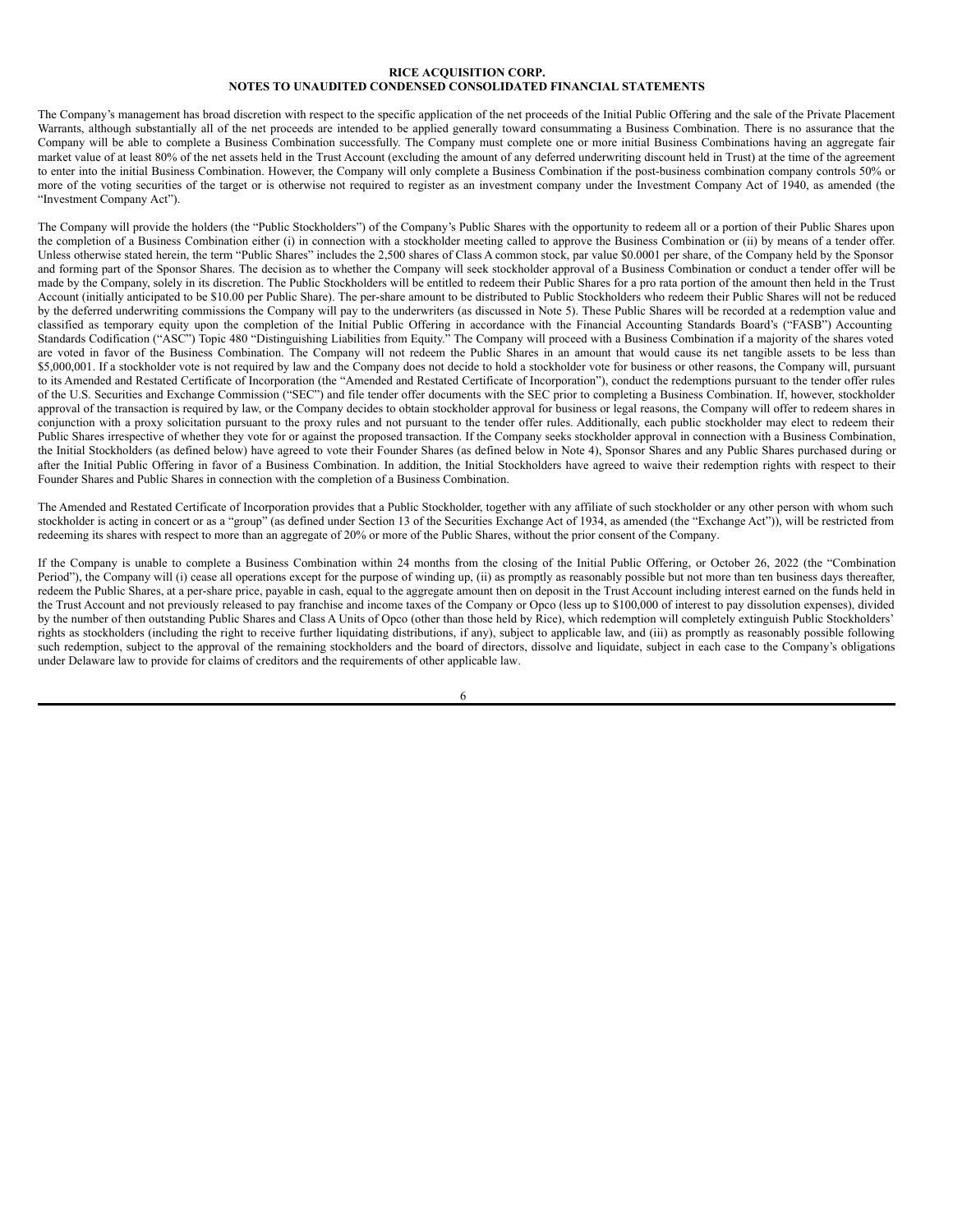The Sponsor, Atlas Point Fund and the Company's officers and directors (the "Initial Stockholders") have agreed (i) that any Founder Shares and Sponsor Shares held by them will not be entitled to redemption rights, and they will waive any such redemption rights for any Public Shares held by them, in connection with the completion of the initial Business Combination, (ii) that any Founder Shares and Sponsor Shares held by them will not be entitled to redemption rights, and they will waive any such redemption rights for any Public Shares held by them, in connection with a stockholder vote to amend our amended and restated certificate of incorporation in a manner that would affect the substance or timing of the Company's obligation to redeem 100% of the Public Shares if the Company have not consummated the initial Business Combination within the Combination Period, (iii) that any Founder Shares held by them are subject to forfeiture, and thus will not be entitled to liquidating distributions from the Trust Account, and they will waive any such rights to liquidating distributions for any Founder Shares, if the Company fails to complete the initial Business Combination within the Combination Period (although they will be entitled to liquidating distributions from the Trust Account with respect to any Public Shares and Sponsor Shares they hold if the Company fails to complete the initial Business Combination within the Combination Period), and (iv) in certain limited circumstances the Class B Units of Opco will have more limited rights to current or liquidating distributions from the Company.

The underwriters agreed to waive their rights to the deferred underwriting commission (see Note 5) held in the Trust Account in the event the Company does not complete a Business Combination within the Combination Period and subsequently liquidates and, in such event, such amounts will be included with the other funds held in the Trust Account that will be available to fund the redemption of the Public Shares and Sponsor Shares. In the event of such distribution, it is possible that the per share value of the residual assets remaining available for distribution (including Trust Account assets) will be only \$10.00. In order to protect the amounts held in the Trust Account, the Sponsor has agreed to be liable to the Company if and to the extent any claims by a third party (except for the Company's independent registered public accounting firm) for services rendered or products sold to the Company, or a prospective target business with which the Company has entered into a letter of intent, confidentiality or other similar agreement or business combination agreement (a "Target"), reduce the amount of funds in the Trust Account to below the lesser of (i) \$10.00 per Public Share or Class A Unit of Opco not held by Rice and (ii) the actual amount per Public Share or Class A Unit of Opco not held by Rice held in the Trust Account as of the date of the liquidation of the Trust Account, if less than \$10.00 per Public Share or Class A Unit of Opco not held by Rice due to reductions in the value of the trust assets, less taxes payable, provided that such liability will not apply to any claims by a third party or Target that executed a waiver of any and all rights to the monies held in the Trust Account (whether or not such waiver is enforceable), nor will it apply to any claims under the Company's indemnity of the underwriters of the Initial Public Offering against certain liabilities, including liabilities under the Securities Act of 1933, as amended (the "Securities Act"). The Company will seek to reduce the possibility that the Sponsor will have to indemnify the Trust Account due to claims of creditors by endeavoring to have all vendors, service providers (except for the Company's independent registered public accounting firm), prospective target businesses or other entities with which the Company does business, execute agreements with the Company waiving any right, title, interest or claim of any kind in or to monies held in the Trust Account.

#### *Basis of Presentation*

The accompanying unaudited condensed consolidated financial statements of the Company have been prepared in accordance with United States generally accepted accounting principles ("GAAP") for interim financial information and Article 8 of Regulation S-X. Accordingly, they do not include all of the information and footnotes required by GAAP. In the opinion of management, all adjustments (consisting of normal accruals) considered for a fair presentation have been included. Operating results for the period from September 1, 2020 (inception) through September 30, 2020 are not necessarily indicative of the results that may be expected for the period ending December 31, 2020.

The accompanying unaudited condensed consolidated financial statements should be read in conjunction with the audited financial statements and notes thereto included in the Form 8-K and the final prospectus filed by the Company with the SEC on October 30, 2020 and October 23, 2020, respectively.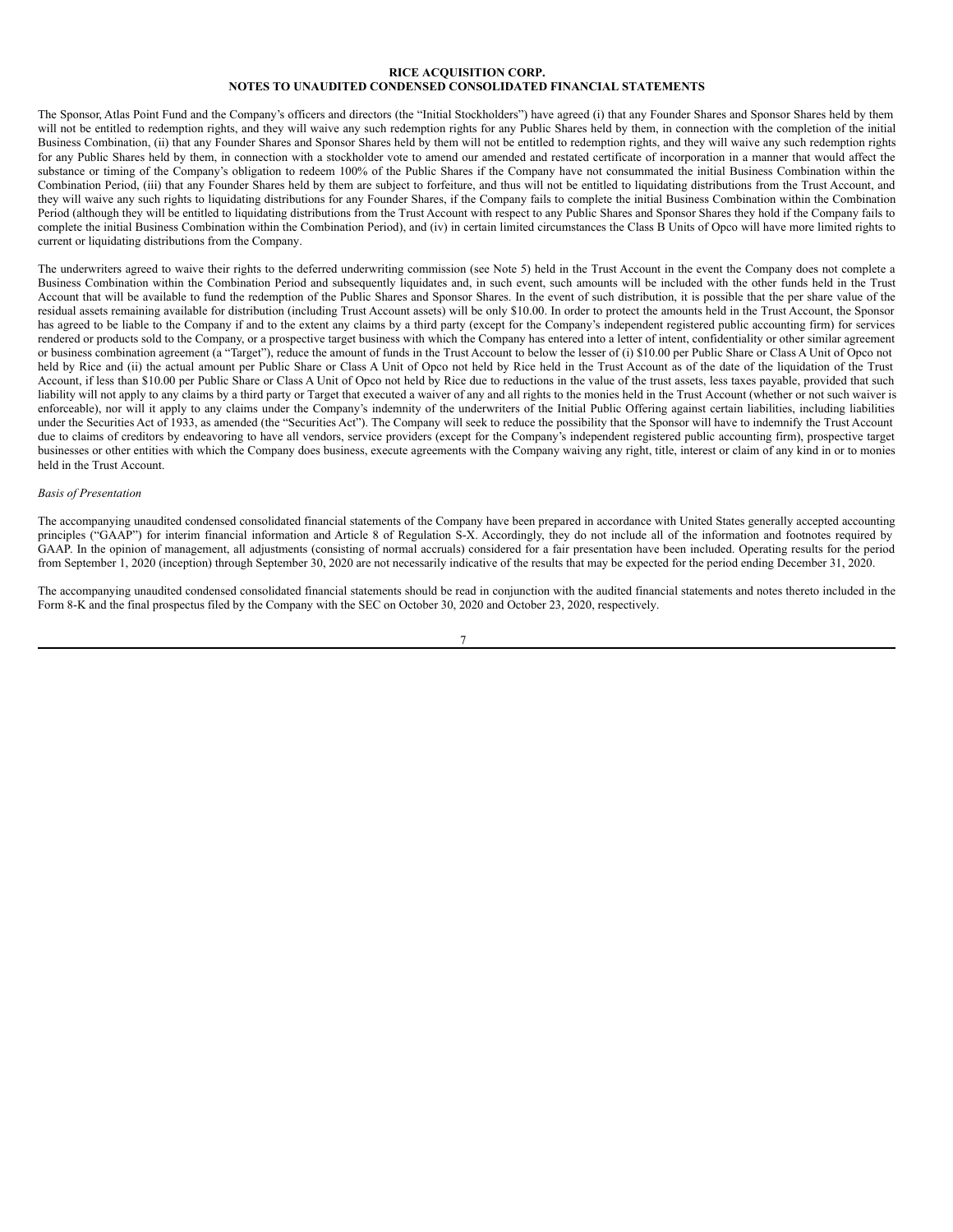#### *Emerging Growth Company*

The Company is an "emerging growth company," as defined in Section 2(a) of the Securities Act, as modified by the Jumpstart Our Business Startups Act of 2012 (the "JOBS Act"), and it may take advantage of certain exemptions from various reporting requirements that are applicable to other public companies that are not emerging growth companies including, but not limited to, not being required to comply with the auditor attestation requirements of Section 404 of the Sarbanes-Oxley Act of 2002, reduced disclosure obligations regarding executive compensation in its periodic reports and proxy statements, and exemptions from the requirements of holding a nonbinding advisory vote on executive compensation and stockholder approval of any golden parachute payments not previously approved.

Further, Section 102(b)(1) of the JOBS Act exempts emerging growth companies from being required to comply with new or revised financial accounting standards until private companies (that is, those that have not had a Securities Act registration statement declared effective or do not have a class of securities registered under the Exchange Act) are required to comply with the new or revised financial accounting standards. The JOBS Act provides that an emerging growth company can elect to opt out of the extended transition period and comply with the requirements that apply to non-emerging growth companies but any such an election to opt out is irrevocable. The Company has elected not to opt out of such extended transition period, which means that when a standard is issued or revised and it has different application dates for public or private companies, the Company, as an emerging growth company, can adopt the new or revised standard at the time private companies adopt the new or revised standard.

This may make comparison of the Company's condensed consolidated financial statements with another public company that is neither an emerging growth company nor an emerging growth company that has opted out of using the extended transition period difficult or impossible because of the potential differences in accounting standards used.

#### *Risk and Uncertainties*

On January 30, 2020, the World Health Organization ("WHO") announced a global health emergency because of a new strain of coronavirus (the "COVID-19 outbreak"). In March 2020, the WHO classified the COVID-19 outbreak as a pandemic, based on the rapid increase in exposure globally. The full impact of the COVID-19 outbreak continues to evolve. The impact of the COVID-19 outbreak on the Company's results of operations, financial position and cash flows will depend on future developments, including the duration and spread of the outbreak and related advisories and restrictions. These developments and the impact of the COVID-19 outbreak on the financial markets and the overall economy are highly uncertain and cannot be predicted. If the financial markets and/or the overall economy are impacted for an extended period, the Company's results of operations, financial position and cash flows may be materially adversely affected. Additionally, the Company's ability to complete an initial Business Combination may be materially adversely affected due to significant governmental measures being implemented to contain the COVID-19 outbreak or treat its impact, including travel restrictions, the shutdown of businesses and quarantines, among others, which may limit the Company's ability to have meetings with potential investors or affect the ability of a potential target company's personnel, vendors and service providers to negotiate and consummate an initial Business Combination in a timely manner. The Company's ability to consummate an initial Business Combination may also be dependent on the ability to raise additional equity and debt financing, which may be impacted by the COVID-19 outbreak and the resulting market downturn.

#### *Liquidity and Capital Resources*

As of September 30, 2020, the Company had no cash and a working capital deficit of approximately \$389,000.

The Company's liquidity needs to date had been satisfied through the payment of \$26,000 from the Sponsor to purchase the Founder Shares and Sponsor Shares (see Note 4), the loan under the Note of approximately \$44,000 as of September 30, 2020 (see Note 4), and, after the Initial Public Offering, the net proceeds from the consummation of the Private Placement not held in the Trust Account of approximately \$2.4 million. The Note was paid in full as of November 10, 2020. In addition, in order to finance transaction costs in connection with a Business Combination, the Company's officers, directors and initial stockholders may, but are not obligated to, provide the Company Working Capital Loans (see Note 4). As of September 30, 2020, there were no amounts outstanding under any Working Capital Loans.

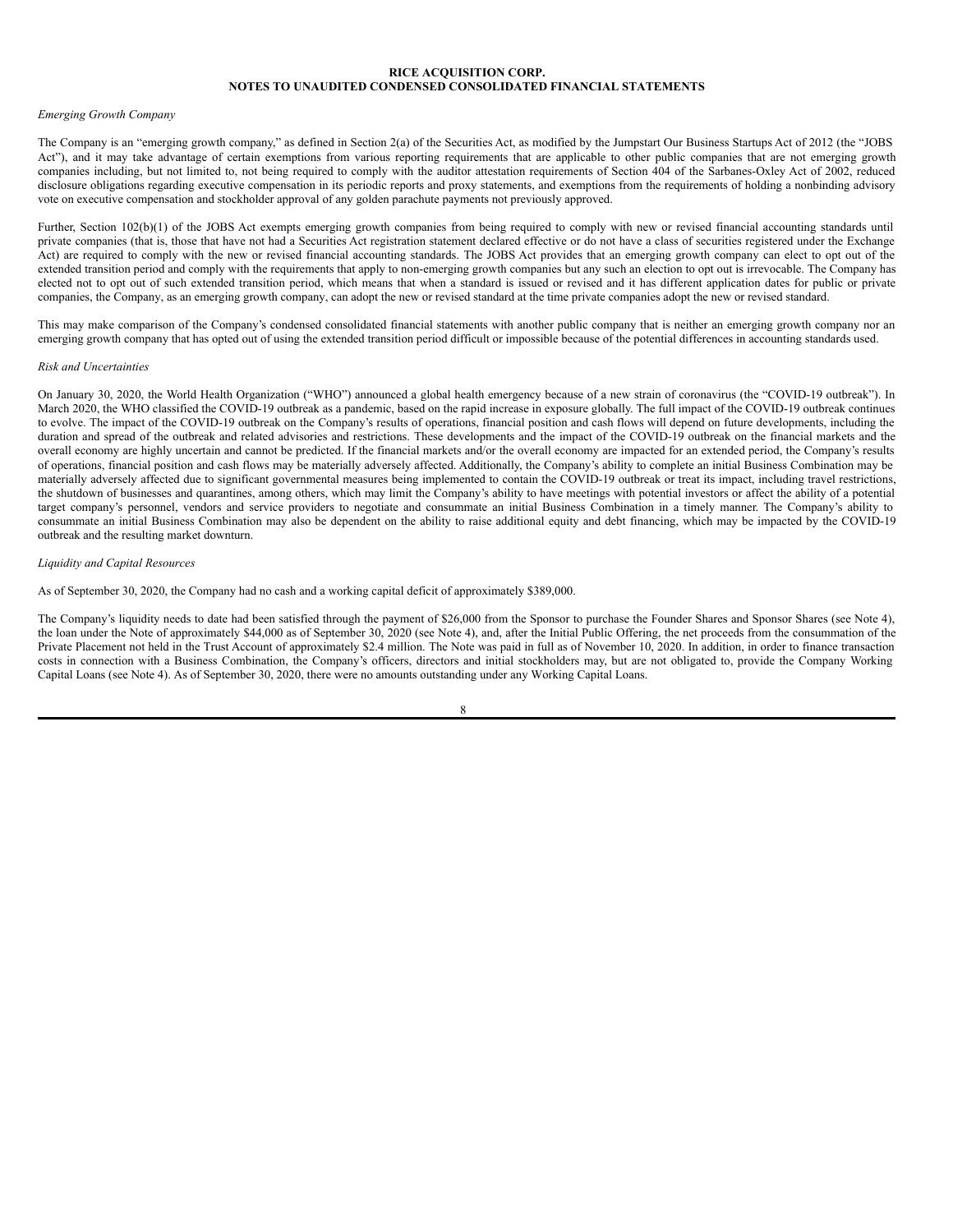Based on the foregoing, management believes that the Company will have sufficient working capital and borrowing capacity to meet its needs through the earlier of the consummation of a Business Combination or one year from this filing. Over this time period, the Company will be using the funds held outside of the Trust Account for paying existing accounts payable, identifying and evaluating prospective initial Business Combination candidates, performing due diligence on prospective target businesses, paying for travel expenditures, selecting the target business to merge with or acquire, and structuring, negotiating and consummating the Business Combination.

## **Note 2—Summary of Significant Accounting Policies**

## *Principles of Consolidation and Financial Statement Presentation*

The unaudited condensed consolidated financial statements include the accounts of the Company and its majority-owned and controlled operating subsidiary after elimination of all intercompany transactions and balances as of September 30, 2020. The ownership interest of noncontrolling participants in the operating subsidiary is included as a separate component of stockholders' deficit. The noncontrolling participants' share of the net loss is included as "Net loss attributable to noncontrolling interest in subsidiary" on the accompanying unaudited condensed consolidated statement of operations.

#### *Use of Estimates*

The preparation of financial statements in conformity with GAAP requires the Company's management to make estimates and assumptions that affect the reported amounts of assets and liabilities and disclosure of contingent assets and liabilities at the date of the financial statements. Making estimates requires management to exercise significant judgment. It is at least reasonably possible that the estimate of the effect of a condition, situation or set of circumstances that existed at the date of the condensed consolidated financial statements, which management considered in formulating its estimate, could change in the near term due to one or more future confirming events. Accordingly, the actual results could differ significantly from those estimates.

#### *Fair Value of Financial Instruments*

The fair value of the Company's assets and liabilities, which qualify as financial instruments under the FASB ASC 820, "Fair Value Measurements and Disclosures," approximates the carrying amounts represented in the balance sheet.

#### *Deferred of ering Costs Associated with the Initial Public Of ering*

Deferred offering costs consisted of legal, accounting, underwriting fees and other costs incurred through the balance sheet date that were directly related to the Initial Public Offering and that were charged to shareholder's deficit upon the completion of the Initial Public Offering on October 26, 2020.

#### *Net Loss Per Share of Common Stock*

The Company complies with accounting and disclosure requirements of ASC Topic 260, "Earnings Per Share." Net loss per share is computed by dividing net loss by the weighted average number of shares of common stock outstanding during the period. As of September 30, 2020, the Company did not have any dilutive securities and other contracts that could, potentially, be exercised or converted into shares of common stock and then share in the earnings of the Company. As a result, diluted loss per share is the same as basic loss per share for the period presented.

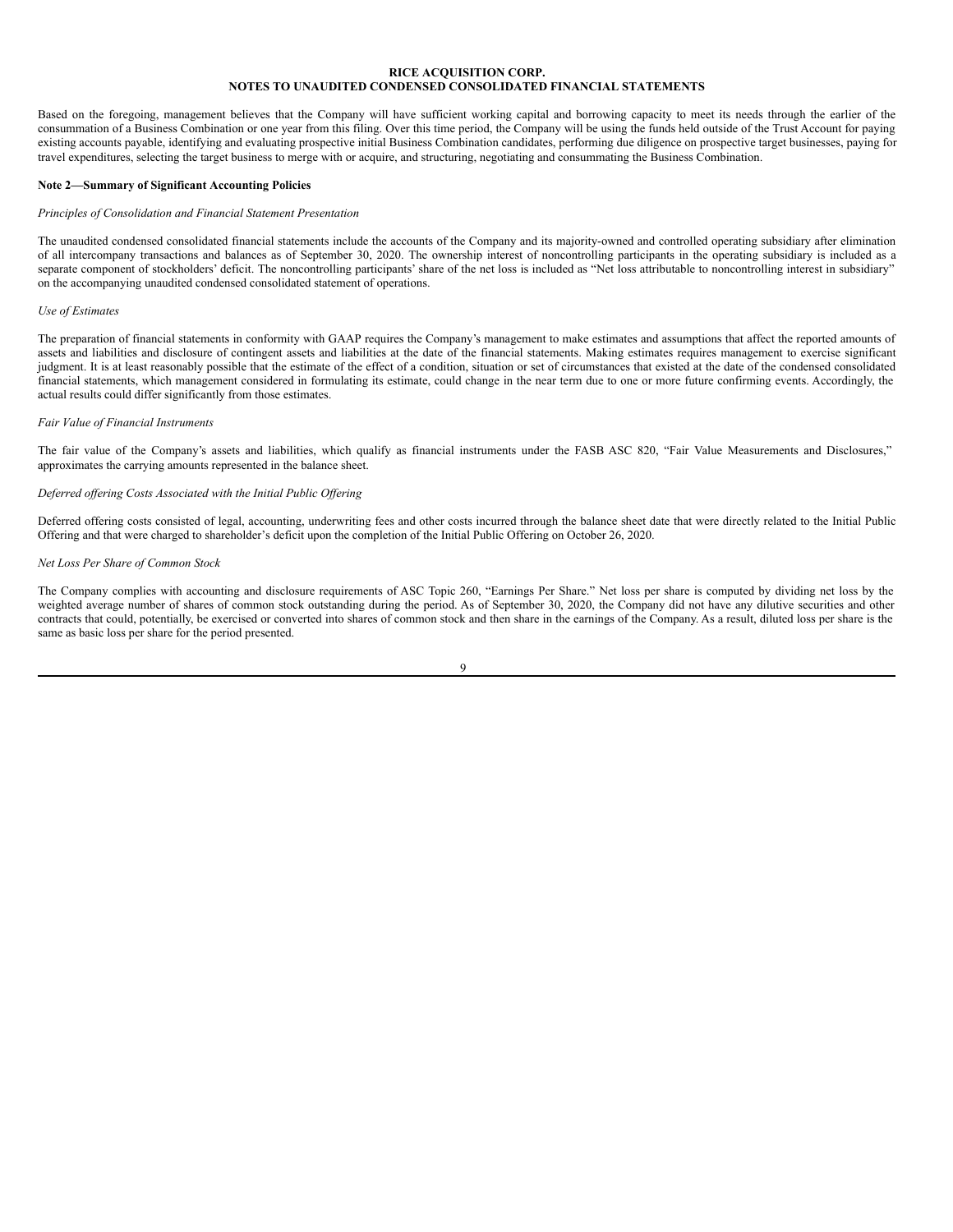#### *Income Taxes*

The Company follows the asset and liability method of accounting for income taxes under FASB ASC Topic 740, "Income Taxes." Deferred tax assets and liabilities are recognized for the estimated future tax consequences attributable to differences between the financial statement carrying amounts of existing assets and liabilities and their respective tax bases. Deferred tax assets and liabilities are measured using enacted tax rates expected to apply to taxable income in the years in which those temporary differences are expected to be recovered or settled. The effect on deferred tax assets and liabilities of a change in tax rates is recognized in income in the period that included the enactment date. Valuation allowances are established, when necessary, to reduce deferred tax assets to the amount expected to be realized. Deferred tax assets were immaterial as of September 30, 2020.

FASB ASC Topic 740 prescribes a recognition threshold and a measurement attribute for the financial statement recognition and measurement of tax positions taken or expected to be taken in a tax return. For those benefits to be recognized, a tax position must be more likely than not to be sustained upon examination by taxing authorities. There were no unrecognized tax benefits as of September 30, 2020. The Company recognizes accrued interest and penalties related to unrecognized tax benefits as income tax expense. No amounts were accrued for the payment of interest and penalties as of September 30, 2020. The Company is currently not aware of any issues under review that could result in significant payments, accruals or material deviation from its position. The Company is subject to income tax examinations by major taxing authorities since inception.

The provision for income taxes was immaterial for the period from September 1, 2020 (inception) through September 30, 2020.

#### *Recent Accounting Pronouncements*

Management does not believe that any recently issued, but not yet effective, accounting pronouncement if currently adopted would have a material effect on the Company's condensed consolidated financial statements.

# **Note 3—Initial Public Offering**

On October 26, 2020, the Company consummated its Initial Public Offering of 23,725,000 Units, including 2,225,000 Over-Allotment Units that were issued pursuant to the underwriters' partial exercise of their over-allotment option, at \$10.00 per Unit, generating gross proceeds of approximately \$237.3 million, and incurring offering costs of approximately \$12.5 million, inclusive of \$7.6 million in deferred underwriting commissions. Of the 23,725,000 Units sold, affiliates of the Sponsor and Atlas Point Fund had purchased 1,980,000 Units (the "Affiliated Units") and 2,128,500 Units (the "Atlas Units"), respectively, at the Initial Public Offering price. The underwriters did not receive any underwriting discounts or commissions on the 1,980,000 Affiliated Units.

Each Unit consists of one share of Class A common stock and one-half of one redeemable warrant (each, a "Public Warrant"). Each whole Public Warrant entitles the holder to purchase one share of Rice's Class A common stock at a price of \$11.50 per share, subject to adjustment (see Note 6).

#### **Note 4—Related Party Transactions**

#### *Founder Shares and Sponsor Shares*

In September 2020, the Sponsor paid \$25,000 to cover for certain of expenses of the Company in exchange for issuance of (i) 5,750,100 shares of Rice's Class B common stock, par value \$0.0001 per share, and (ii) 2,500 shares of Rice's Class A common stock, par value \$0.0001 per share. In September 2020, the Sponsor received 5,750,000 Class B Units of Opco (which are profits interest units only). In October 2020, the Sponsor forfeited 90,000 Class B Units of Opco, and 30,000 Class B Units of Opco were issued to each of the independent director nominees. The Sponsor transferred a corresponding number of shares of Class B common stock to the independent director nominees. In October 2020, the Company effected a dividend, resulting in an aggregate of (i) 6,181,350 shares of Rice's Class B common stock, and (ii) 2,500 shares of Rice's Class A common stock outstanding. All shares and associated amounts have been retroactively restated to reflect the dividend. Upon a liquidation of Opco, distributions generally will be made to the holders of Opco Units on a pro rata basis, subject to certain limitations with respect to the Class B Units of Opco, including that, prior to the completion of the initial Business Combination, such Class B Units will not be entitled to participate in a liquidating distribution.

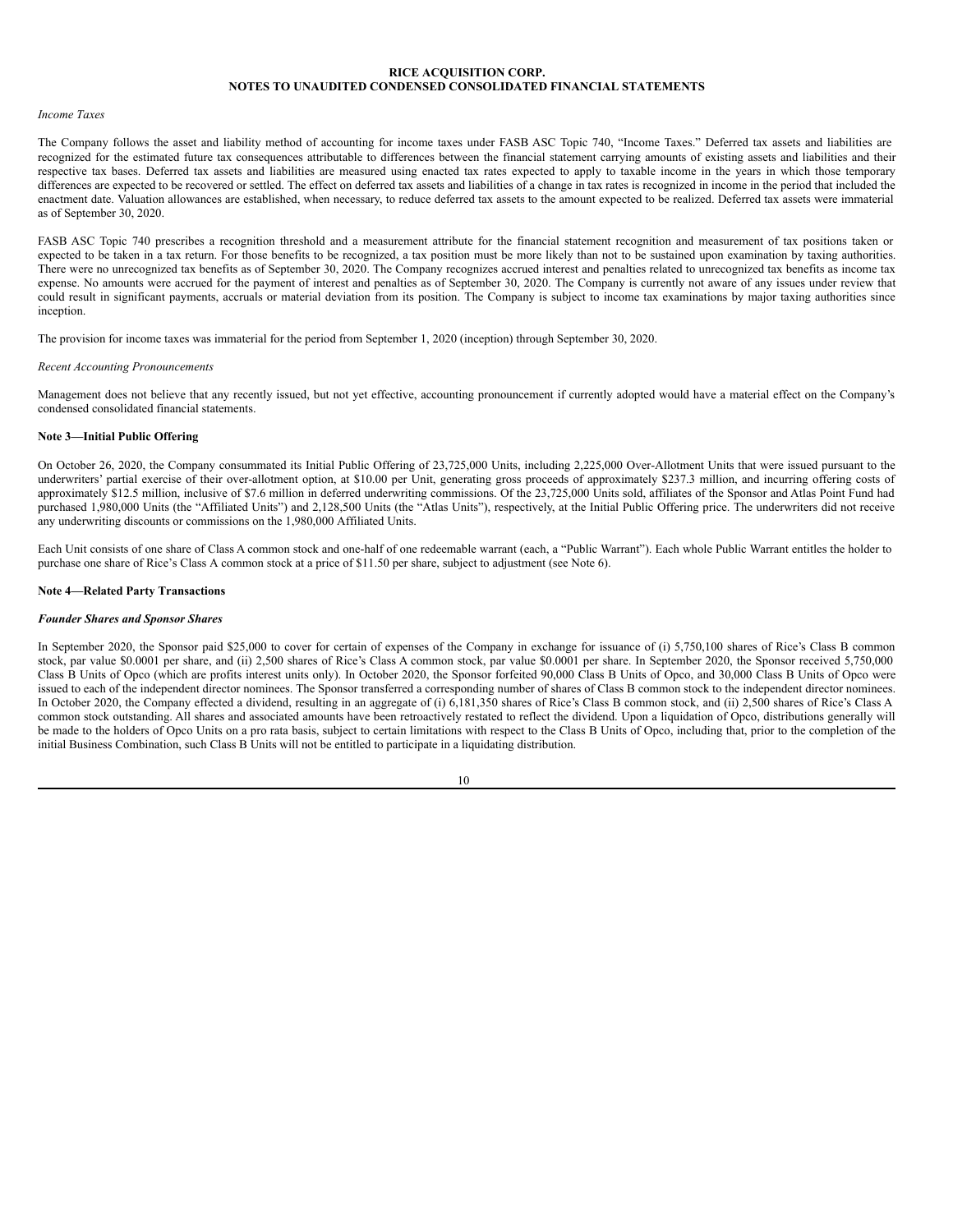Also, in September 2020, Rice paid \$25,000 to Opco in exchange for issuance of 2,500 Class A Units of Opco. In September 2020, the Sponsor received 100 Class A Units of Opco in exchange for \$1,000.

The Company refers to the 6,181,250 shares of Class B common stock and corresponding number of Class B Units of Opco (or the Class A Units of Opco into which such Class B Units will convert) collectively as the "Founder Shares". The Founder Shares consist of Class B Units of Opco (and any Class A Units of Opco into which such Class B Units are converted) and a corresponding number of shares of Class B common stock, which together will be exchangeable for shares of Rice's Class A common stock after the time of the initial Business Combination on a one-for-one basis, subject to adjustment as provided herein. The Company refers to the 2,500 shares of Rice's Class A common stock and the 100 Class A Units of Opco and a corresponding number of shares of Rice's non-economic Class B common stock (which together will be exchangeable into shares of Class A common stock after the initial Business Combination on a one-for-one basis) collectively as the "Sponsor Shares".

Upon the closing of the Initial Public Offering, the Sponsor forfeited 309,063 Class B Units of Opco, and 309,063 Class B Units of Opco were issued to Atlas Point Fund. The Sponsor transferred a corresponding number of shares of Class B common stock to Atlas Point Fund.

The Initial Stockholders agreed to forfeit up to 806,250 Founder Shares to the extent that the over-allotment option is not exercised in full by the underwriters, so that the Founder Shares will represent 20.0% of the Company's issued and outstanding shares after the Initial Public Offering (excluding the Sponsor Shares). On October 26, 2020, the underwriters partially exercised the over-allotment option to purchase as additional 2,225,000 Units; thus, only 250,000 Founder Shares remain subject to forfeiture to the extent the over-allotment option is fully exercised.

The Class B Units of Opco will convert into Class A Units of Opco in connection with the initial Business Combination on a one-for-one basis, subject to adjustment for stock splits, stock dividends, reorganizations, recapitalizations and the like and subject to further adjustment as provided herein. The Founder Shares consist of Class B Units of Opco (and any Class A Units of Opco into which such Class B Units are converted) and a corresponding number of shares of Class B common stock, which together will be exchangeable for shares of Class A common stock after the time of the initial Business Combination on a one-for-one basis (subject to adjustment for stock splits, stock dividends, reorganizations, recapitalizations and the like), and subject to further adjustment as provided herein. In the case that additional shares of Class A common stock, or equity-linked securities, are issued or deemed issued in excess of the amounts sold in the Initial Public Offering and related to the closing of the Business Combination (other than the forward purchase securities), the number of Class A Units of Opco into which the Class B Units of Opco will convert may be adjusted (unless the holders of a majority of the outstanding Founder Shares agree to waive such adjustment with respect to any such issuance or deemed issuance) so that the number of shares of Class A common stock issuable upon exchange of all Founder Shares will equal, in the aggregate, on an as-exchanged basis, 20% of the sum of the total outstanding shares of Rice's common stock upon completion of the Initial Public Offering, plus all shares of Class A common stock and equity-linked securities issued or deemed issued in connection with the Business Combination (excluding the forward purchase securities and any shares or equity-linked securities issued, or to be issued, to any seller in the Business Combination and excluding the Sponsor Shares). In addition, the number of outstanding shares of Class B common stock will be adjusted through a stock split or stock dividend so that the total number of outstanding shares of Class B common stock corresponds to the total number of Class A Units of Opco outstanding (other than those held by Rice) plus the total number of Class A Units Opco into which the Class B Units of Opco are entitled to convert.

The Initial Stockholders agreed, subject to limited exceptions, not to transfer, assign or sell any of the Founder Shares held by them (and any shares of Class A common stock acquired upon exchange of Founder Shares) until one year after the date of the consummation of the initial Business Combination or earlier if, subsequent to the initial Business Combination, (i) the last sale price of the Class A common stock equals or exceeds \$12.00 per share (as adjusted for stock splits, stock dividends, reorganizations, recapitalizations and the like) for any 20 trading days within any 30-trading day period commencing at least 150 days after the initial Business Combination or (ii) the Company consummates a subsequent liquidation, merger, stock exchange or other similar transaction which results in all of the stockholders having the right to exchange their shares of common stock for cash, securities or other property.

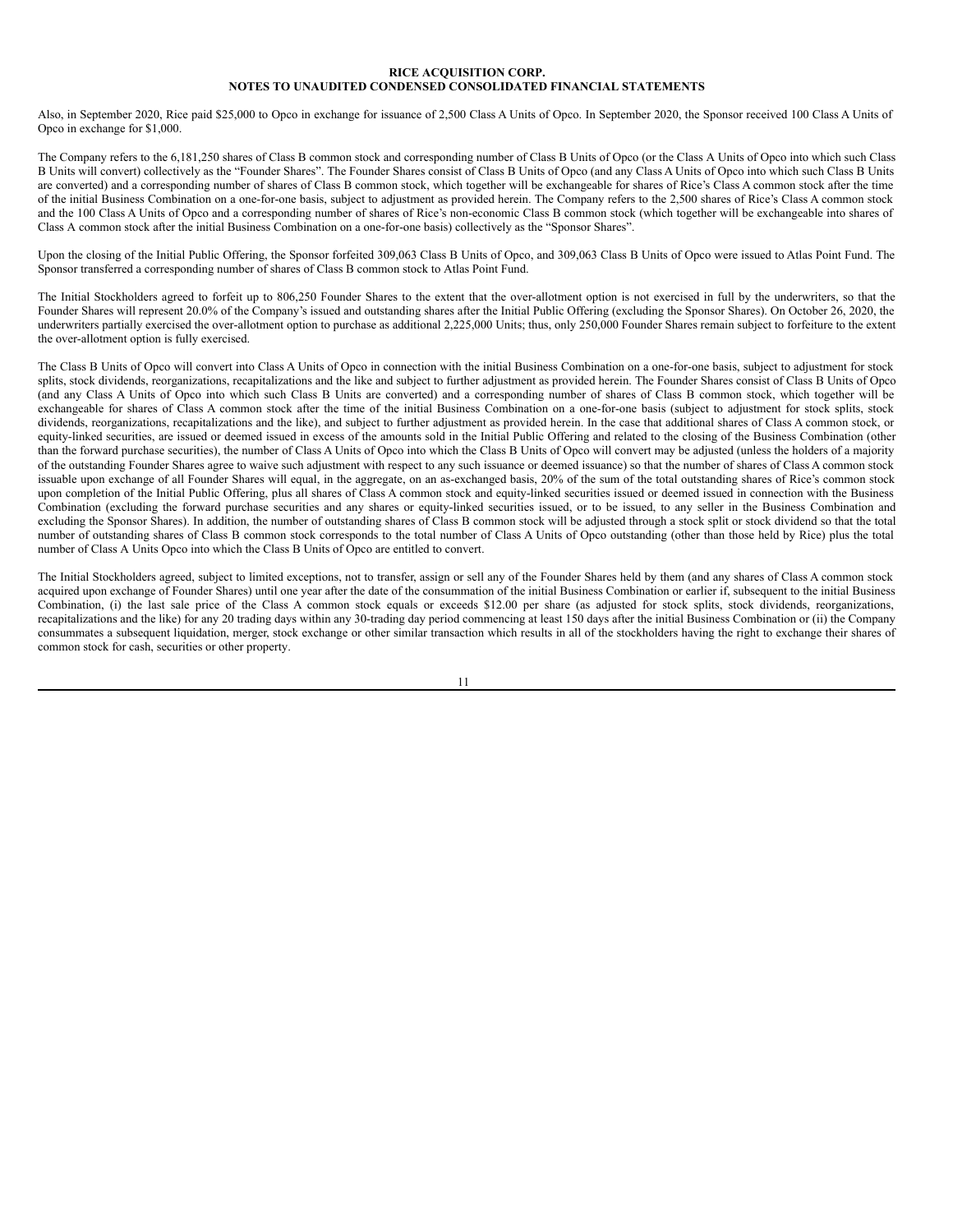#### *Private Placement Warrants*

Simultaneously with the closing of the Initial Public Offering, the Company consummated the Private Placement of 6,771,000 Private Placement Warrants to the Sponsor and Atlas Point Fund, at a price of \$1.00 per Private Placement Warrant, generating gross proceeds to the Company of approximately \$6.8 million.

Each whole Private Placement Warrant is exercisable for a price of \$11.50 to purchase one share of Rice's Class A common stock or, in certain circumstances, one Class A Unit of Opco together with a corresponding number of shares of Rice's non-economic Class B common stock. A portion of the proceeds from the sale of the Private Placement Warrants was added to the proceeds from the Initial Public Offering held in the Trust Account. If the Company does not complete a Business Combination within the Combination Period, the Private Placement Warrants will expire worthless. The Private Placement Warrants will be non-redeemable and exercisable on a cashless basis so long as they are held by the Sponsor, Atlas Point Fund or their permitted transferees.

With certain limited exceptions, the Private Placement Warrants and the securities underlying such warrants will not be transferable, assignable or saleable until 30 days after the completion of the initial Business Combination.

#### *Related Party Loans*

On September 1, 2020, the Sponsor agreed to loan the Company an aggregate of up to \$300,000 pursuant to a promissory note (the "Note"). This loan is non-interest bearing and payable upon the completion of the Initial Public Offering. As of September 30, 2020, \$44,000 was outstanding under the Note. The Company subsequently borrowed another \$246,000 under the Note. The Note was paid in full as of November 10, 2020.

In addition, in order to finance transaction costs in connection with a Business Combination, the Sponsor or an affiliate of the Sponsor, or certain of the Company's officers and directors may, but are not obligated to, loan the Company funds as may be required ("Working Capital Loans"). If the Company completes a Business Combination, the Company will repay the Working Capital Loans out of the proceeds of the Trust Account released to the Company. Otherwise, the Working Capital Loans would be repaid only out of funds held outside the Trust Account. In the event that a Business Combination does not close, the Company may use a portion of proceeds held outside the Trust Account to repay the Working Capital Loans but no proceeds held in the Trust Account would be used to repay the Working Capital Loans. The Working Capital Loans would either be repaid upon consummation of a Business Combination or, at the lender's discretion, up to \$1.5 million of such Working Capital Loans may be convertible into warrants of the post Business Combination entity at a price of \$1.00 per warrant. The warrants would be identical to the Private Placement Warrants. Except for the foregoing, the terms of such Working Capital Loans, if any, have not been determined and no written agreements exist with respect to such loans. To date, the Company had no borrowings under the Working Capital Loans.

The Sponsor, officers and directors, or any of their respective affiliates will be reimbursed for any out-of-pocket expenses incurred in connection with activities on the Company's behalf such as identifying potential target businesses and performing due diligence on suitable Business Combinations. The Company's audit committee will review on a quarterly basis all payments that were made to the Sponsor, officers or directors, or their affiliates.

#### *Administrative Support Agreement*

Commencing on the date the Company's securities are first listed on NYSE, the Company agreed to pay the Sponsor a total of \$10,000 per month for office space, utilities, secretarial support and administrative services provided to members of the management team. Upon completion of the initial Business Combination or the Company's liquidation, the Company will cease paying these monthly fees.

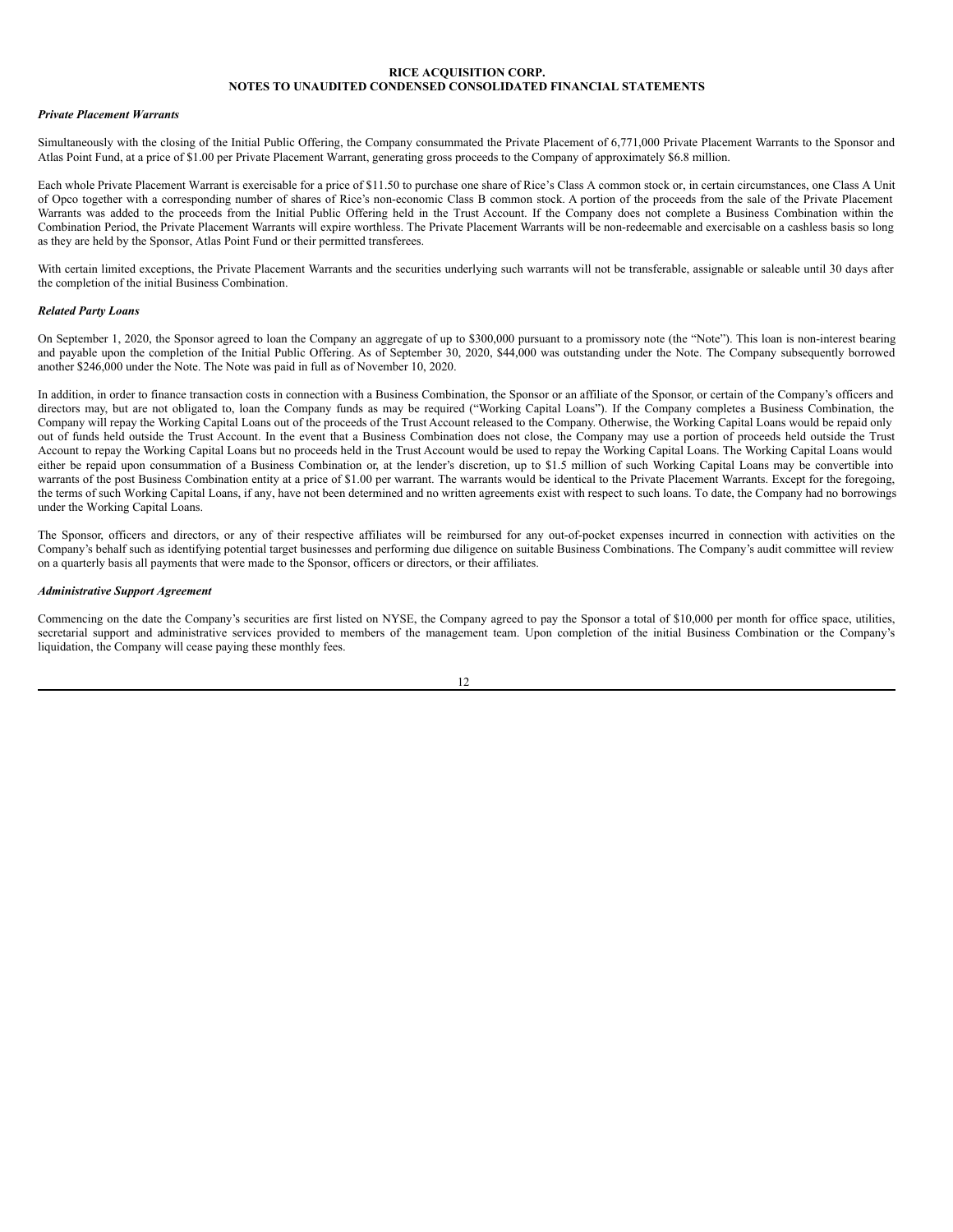#### **Note 5—Commitments and Contingencies**

# *Forward Purchase Agreement*

The Company entered into an amended and restated forward purchase agreement (the "Forward Purchase Agreement") with Atlas Point Fund, pursuant to which Atlas Point Fund, which is a fund managed by CIBC National Trust but is not affiliated with the Company or sponsor, agreed to purchase up to \$75,000,000 of either (i) a number of units (the "forward purchase units"), consisting of one share of Class A common stock (the "forward purchase shares") and one-third of one warrant (the "forward purchase warrants"), for \$10.00 per unit or (ii) a number of forward purchase shares for \$9.67 per share (such forward purchase shares valued at \$9.67 per share or the forward purchase units, as the case may be, the "forward purchase securities"), in a private placement that will close simultaneously with the closing of the Initial Business Combination. The forward purchase warrants will have the same terms as the public warrants and the forward purchase shares will be identical to the shares of Class A common stock included in the units being sold in this offering, except the forward purchase shares and the forward purchase warrants will be subject to transfer restrictions and certain registration rights and the forward purchase units will consist of only one-third of one forward purchase warrant. The funds from the sale of the forward purchase securities may be used as part of the consideration to the sellers in the Initial Business Combination, and any excess funds may be used for the working capital needs of the post-transaction company. This agreement is independent of the percentage of stockholders electing to redeem their public shares and may provide the Company with an increased minimum funding level for the Initial Business Combination. The forward purchase agreement is subject to conditions, including Atlas Point Fund giving the Company its irrevocable written consent to purchase the forward purchase securities no later than five days after the Company notifies it of the Company's intention to meet to consider entering into a definitive agreement for a proposed Business Combination. Atlas Point Fund may grant or withhold its consent to the purchase entirely within its sole discretion. Accordingly, if Atlas Point Fund does not consent to the purchase, it will not be obligated to purchase the forward purchase securities.

#### *Registration Rights*

The holders of Founder Shares, Private Placement Warrants and warrants that may be issued upon conversion of Working Capital Loans, if any, (and any shares of Class A common stock issuable upon the exercise of the Private Placement Warrants and warrants that may be issued upon conversion of Working Capital Loans and upon conversion of the Founder Shares) are entitled to registration rights pursuant to a registration rights agreement. The holders of these securities are entitled to make up to three demands, excluding short form demands, that the Company register such securities. In addition, the holders have certain "piggy-back" registration rights with respect to registration statements filed subsequent to the completion of the initial Business Combination. Additionally, pursuant to the Forward Purchase Agreement, the Company agreed to grant certain registration rights to Atlas Point Fund in connection with the issuance of any forward purchase units upon the completion of the Company's Business Combination. The Company will bear the expenses incurred in connection with the registration of such securities.

# *Underwriting Agreement*

The Company granted the underwriters a 45-day option from the date of Initial Public Offering to purchase up to 3,225,000 additional Units to cover over-allotments, if any, at the Initial Public Offering price less the underwriting discounts and commissions. On October 26, 2020, the underwriters partially exercised the over-allotment option to purchase an additional 2,225,000 Units.

The underwriters were entitled to an underwriting discount of \$0.20 per Unit (excluding the Affiliated Units purchased). As a result of affiliates of the Sponsor purchasing 1,980,000 Units, the Company paid an underwriting discount of approximately \$4.3 million in the aggregate upon the closing of the Initial Public Offering. In addition, the underwriters will be entitled to a deferred fee of \$0.35 per Unit (excluding the Affiliated Units), or approximately \$7.6 million in the aggregate. The deferred fee will become payable to the underwriters from the amounts held in the Trust Account solely in the event that the Company completes a Business Combination, subject to the terms of the underwriting agreement.

#### *Risks and Uncertainties*

Management is currently evaluating the impact of the COVID-19 pandemic on the industry and has concluded that while it is reasonably possible that the virus could have a negative effect on the Company's financial position, results of its operations and/or search for a target company, the specific impact is not readily determinable as of the date of these condensed consolidated financial statements. The condensed consolidated financial statements do not include any adjustments that might result from the outcome of this uncertainty.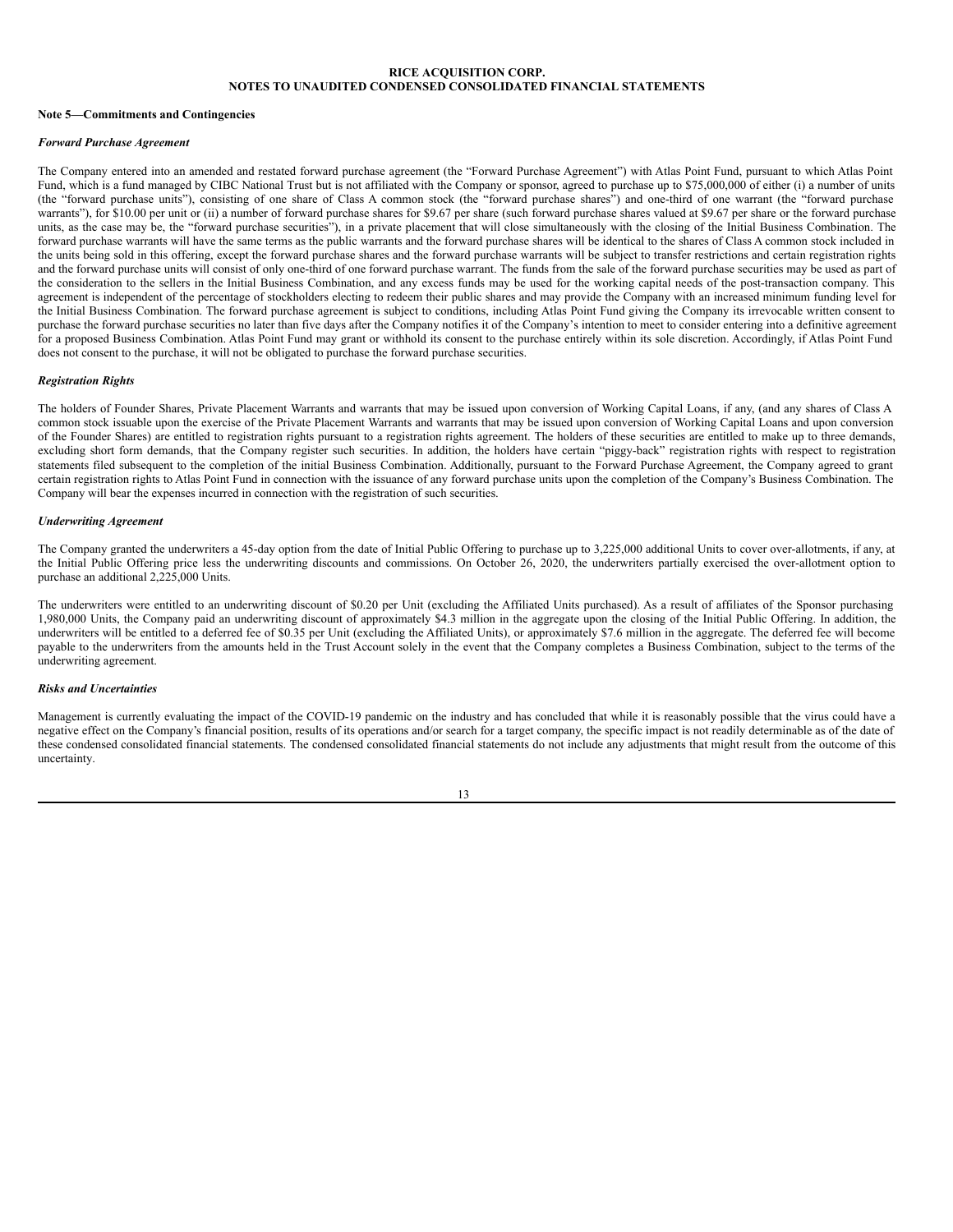### **Note 6—Shareholders' Deficit**

*Class A Common Stock* — As of September 30, 2020, the Company is authorized to issue 200,000,000 shares of Class A common stock with a par value of \$0.0001 per share. As of September 30, 2020, there were 2,500 shares of Class A common stock outstanding. Subsequent to September 30, 2020, the Company's Certificate of Incorporation was amended to increase the authorized shares of Class A common stock to 250,000,000 shares.

*Class B Common Stock* — The Company is authorized to issue 20,000,000 shares of Class B common stock with a par value of \$0.0001 per share. On September 2, 2020, the Company issued 5,750,100 shares of Class B common stock. In October 2020, the Company effected a dividend, resulting in an aggregate of 6,181,350 shares of Rice's Class B common stock outstanding. All shares and associated amounts have been retroactively restated to reflect the dividend. Of these, up to 806,250 shares of Class B common stock are subject to forfeiture to the extent that the underwriters' over-allotment option is not exercised in full or in part, so that the Initial Stockholders will collectively own 20% of the Company's issued and outstanding common stock after the Initial Public Offering (excluding the Sponsor Shares). On October 26, 2020, the underwriters partially exercised the over-allotment option to purchase an additional 2,225,000 Units; thus, only 250,000 Founder Shares remain subject to forfeiture to the extent the over-allotment option is fully exercised.

Holders of the Class A common stock and holders of the Class B common stock will vote together as a single class on all matters submitted to a vote of the stockholders, except as required by law. Each share of common stock will have one vote on all such matters. Prior to the initial Business Combination, only holders of Class B common stock will have the right to vote on the election of directors.

*Preferred Stock* — The Company is authorized to issue 1,000,000 shares of preferred stock, par value \$0.0001 per share, with such designations, voting and other rights and preferences as may be determined from time to time by the Company's board of directors. As of September 30, 2020, there were no shares of preferred stock issued or outstanding.

*Warrants* — Public Warrants may only be exercised for a whole number of shares. No fractional Public Warrants will be issued upon separation of the Units and only whole Public Warrants will trade. The Public Warrants will become exercisable on the later of (a) 30 days after the completion of a Business Combination or (b) 12 months from the closing of the Initial Public Offering; provided in each case that the Company has an effective registration statement under the Securities Act covering the shares of Class A common stock issuable upon exercise of the Public Warrants and a current prospectus relating to them is available (or the Company permits holders to exercise their Public Warrants on a cashless basis and such cashless exercise is exempt from registration under the Securities Act). The Company has agreed that as soon as practicable, but in no event later than 15 business days after the closing of the initial Business Combination, it will use its best efforts to file with the SEC and have an effective registration statement covering the shares of the Class A common stock issuable upon exercise of the warrants and to maintain a current prospectus relating to those shares of the Class A common stock until the warrants expire or are redeemed. If a registration statement covering the shares of the Class A common stock issuable upon exercise of the warrants is not effective by the  $60^{\text{th}}$  business day after the closing of the initial Business Combination, warrant holders may, until such time as there is an effective registration statement and during any period when the Company will have failed to maintain an effective registration statement, exercise warrants on a "cashless basis" in accordance with Section 3(a)(9) of the Securities Act or another exemption.

The warrants have an exercise price of \$11.50 per share, subject to adjustments, and will expire five years after the completion of a Business Combination or earlier upon redemption or liquidation. In addition, if (x) the Company issues additional shares of Class A common stock or equity-linked securities for capital raising purposes in connection with the closing of the initial Business Combination at an issue price or effective issue price of less than \$9.20 per share of Class A common stock (with such issue price or effective issue price to be determined in good faith by the board and, in the case of any such issuance to the Sponsor or its affiliates, without taking into account any Founder Shares held by the Sponsor or such affiliates, as applicable, prior to such issuance) (the "Newly Issued Price"), the exercise price of the warrants will be adjusted (to the nearest cent) to be equal to 115% of the Newly Issued Price.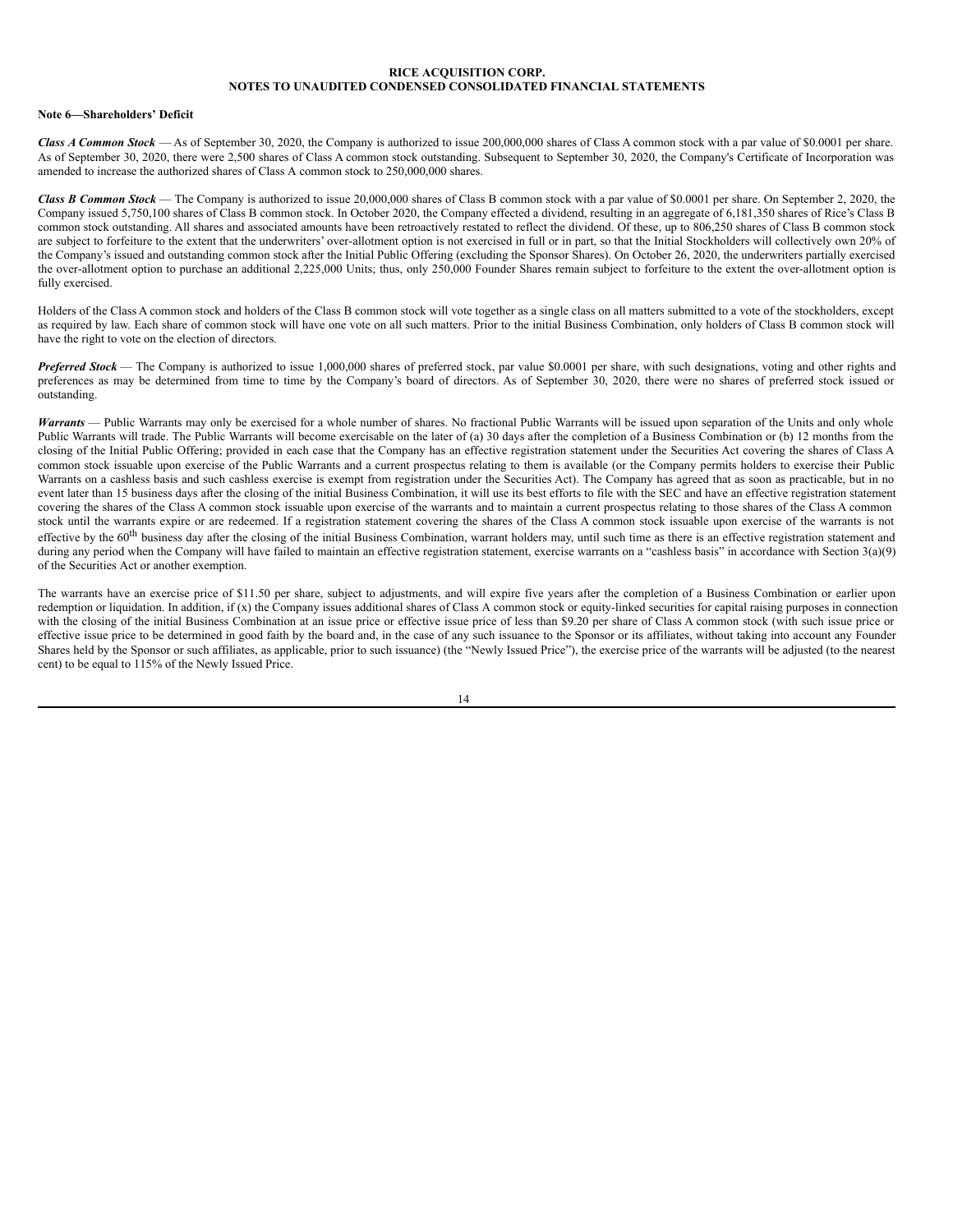*Redemption of warrants when our Class A common stock equals or exceeds \$18.00 per share:*

Once the warrants become exercisable, the Company may redeem the outstanding warrants for cash (except as described herein with respect to the Private Placement Warrants):

- in whole and not in part;
- at a price of \$0.01 per warrant;
- upon a minimum of 30 days' prior written notice of redemption; and
- if, and only if, the last sale price of the Class A common stock equals or exceeds \$18.00 per share (as adjusted for stock splits, stock dividends, reorganizations, recapitalizations and the like) for any 20 trading days within a 30-trading day period ending on the third trading day prior to the date on which the Company sends the notice of redemption to the warrant holders.

The Company will not redeem the warrants for cash unless a registration statement under the Securities Act covering the shares of Class A common stock issuable upon exercise of the warrants is effective and a current prospectus relating to those shares of Class A common stock is available throughout the 30-day redemption period, except if the warrants may be exercised on a cashless basis and such cashless exercise is exempt from registration under the Securities Act. If the Company calls the warrants for redemption for cash as described above, the management will have the option to require all holders that wish to exercise warrants to do so on a "cashless basis."

#### *Redemption of warrants when our Class A common stock equals or exceeds \$10.00 per share:*

Once the warrants become exercisable, the Company may redeem the outstanding warrants (except as described herein with respect to the Private Placement Warrants):

- in whole and not in part;
- at \$0.10 per warrant upon a minimum of 30 days' prior written notice of redemption provided that holders will be able to exercise their warrants on a cashless basis prior to redemption and receive that number of shares of Class A common stock determined by reference to an agreed table based on the redemption date and the "fair market value" of Class A common stock;
- if and only if, the last sale price of Class A common stock equals or exceeds \$10.00 per share (as adjusted for stock splits, stock dividends, reorganizations, recapitalizations and the like) on the trading day prior to the date on which the Company sends the notice of redemption to the warrant holders; and
- if, and only if, there is an effective registration statement covering the issuance of shares of Class A common stock issuable upon exercise of the warrants and a current prospectus relating thereto available throughout the 30- day period after written notice of redemption is given.

The "fair market value" of the Class A common stock shall mean the volume weighted average price of the Class A common stock as reported during the 10 trading days ending on the third trading day prior to the date on which the notice of redemption is sent to the holders of warrants.

| I<br>I<br>×<br>۰. |
|-------------------|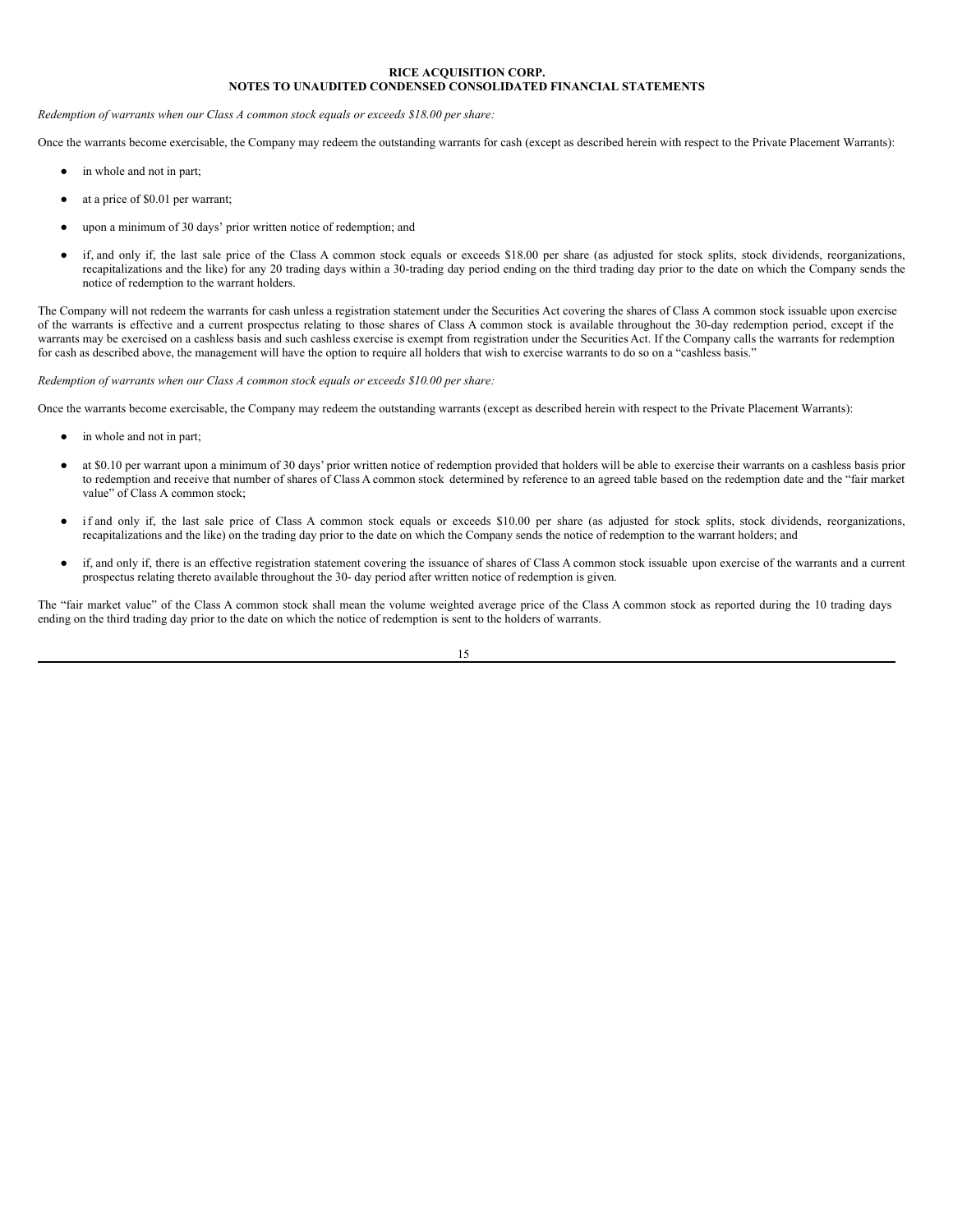None of the Private Placement Warrants will be redeemable by the Company so long as they are held by the initial purchasers of the Private Placement Warrants or their permitted transferees.

In no event will the Company be required to net cash settle any warrant. If the Company is unable to complete a Business Combination within the Combination Period and the Company liquidates the funds held in the Trust Account, holders of warrants will not receive any of such funds with respect to their warrants, nor will they receive any distribution from the Company's assets held outside of the Trust Account with the respect to such warrants. Accordingly, the warrants may expire worthless.

## **Note 7—Subsequent Events**

Management has evaluated subsequent events to determine if events or transactions occurring through the date the condensed consolidated financial statements were available for issuance, require potential adjustment to or disclosure in the condensed consolidated financial statements and has concluded that all such events, except as noted in Notes 1, 3, 4 and 5, that would require recognition or disclosure have been recognized or disclosed.

| I<br>٦<br>۰, |  |
|--------------|--|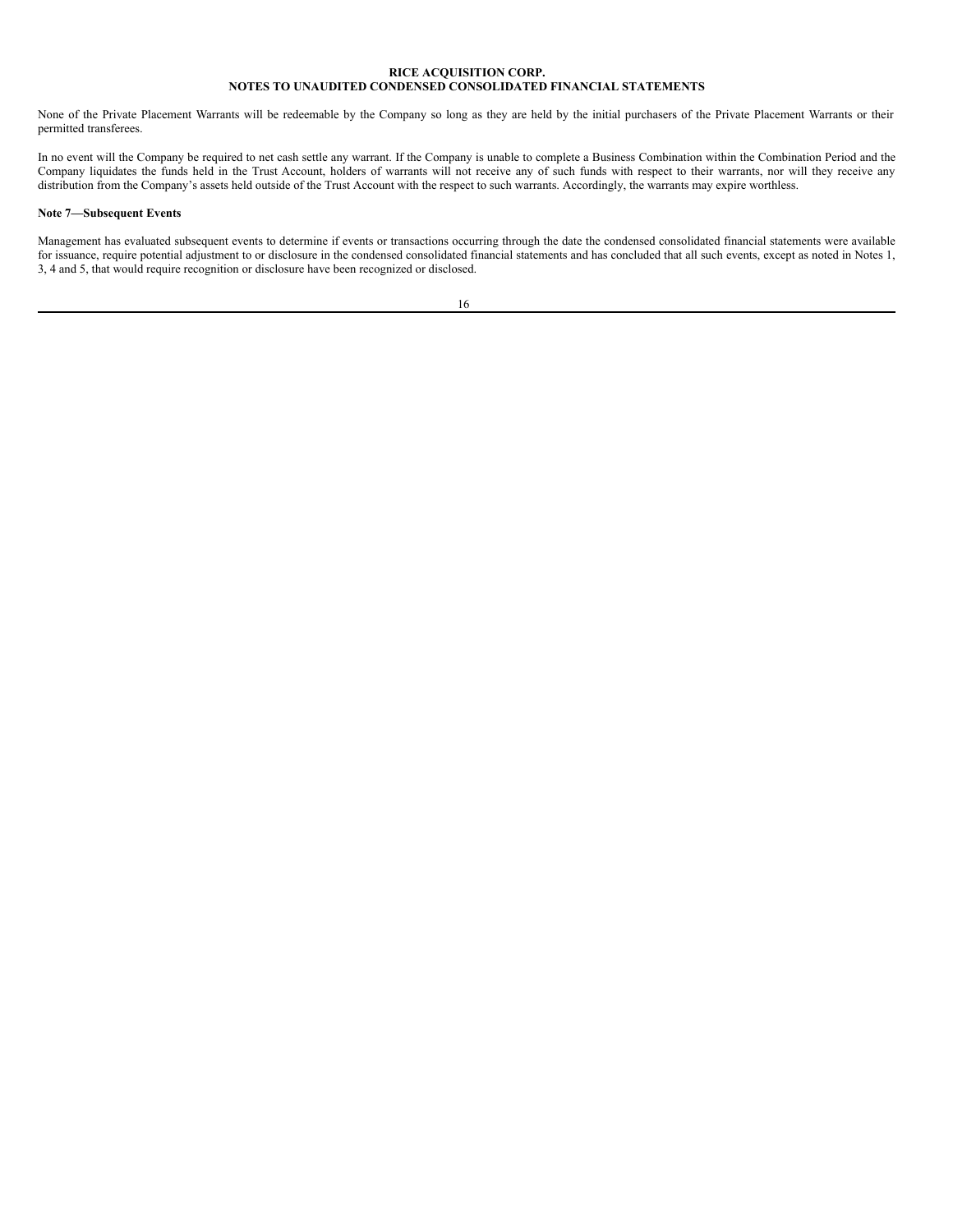#### <span id="page-18-0"></span>**Item 2. Management's Discussion and Analysis of Financial Condition and Results of Operations.**

References to the "Company," "our," "us" or "we" refer to Rice Acquisition Corp. and its majority-owned and controlled operating subsidiary, Rice Acquisition Holdings LLC (the "Opco"), unless the context indicates otherwise. The following discussion and analysis of the Company's financial condition and results of operations should be read in conjunction with the unaudited condensed consolidated financial statements and the notes thereto contained elsewhere in this report. Certain information contained in the discussion and analysis set forth below includes forward-looking statements that involve risks and uncertainties.

#### **Cautionary Note Regarding Forward-Looking Statements**

This Quarterly Report on Form 10-Q includes forward-looking statements within the meaning of Section 27A of the Securities Act of 1933, as amended, and Section 21E of the Securities Exchange Act of 1934, as amended (the "Exchange Act"). We have based these forward-looking statements on our current expectations and projections about future events. These forward-looking statements are subject to known and unknown risks, uncertainties and assumptions about us that may cause our actual results, levels of activity. performance or achievements to be materially different from any future results, levels of activity, performance or achievements expressed or implied by such forward-looking statements. In some cases, you can identify forward-looking statements by terminology such as "may," "should," "could," "would," "expect," "plan," "anticipate," "believe," "estimate," "continue," or the negative of such terms or other similar expressions. Such statements include, but are not limited to, possible business combinations and the financing thereof, and related matters, as well as all other statements other than statements of historical fact included in this Form 10-Q. Factors that might cause or contribute to such a discrepancy include, but are not limited to, those described in our other Securities and Exchange Commission ("SEC") filings.

## **Overview**

We are a blank check company incorporated in Delaware on September 1, 2020 for the purpose of effecting a merger, capital stock exchange, asset acquisition, stock purchase, reorganization or similar business combination with one or more businesses (the "Business Combination"). Our sponsor is Rice Acquisition Sponsor LLC, a Delaware limited liability company ("Sponsor").

The registration statement for our initial public offering ("Initial Public Offering") was declared effective on October 21, 2020. On October 26, 2020, we consummated the Initial Public Offering of 23,725,000 units (each, a "Unit" and collectively, the "Units"), including 2,225,000 additional Units that were issued pursuant to the underwriters' partial exercise of their over-allotment option (the "Over-Allotment Units"), at \$10.00 per Unit, generating gross proceeds of approximately \$237.3 million, and incurring offering costs of approximately \$12.5 million, inclusive of \$7.6 million in deferred underwriting commissions.

Simultaneously with the closing of the Initial Public Offering, we consummated the private placement ("Private Placement") of 6,771,000 warrants (each, a "Private Placement Warrant" and collectively, the "Private Placement Warrants") to our Sponsor and Atlas Point Energy Infrastructure Fund, LLC ("Atlas Point Fund"), at a price of \$1.00 per Private Placement Warrant, generating gross proceeds of approximately \$6.8 million. Each Private Placement Warrant is exercisable to purchase one share of Rice's Class A common stock or, in certain circumstances, one Class A Unit of Opco together with a corresponding number of shares of Rice's non-economic Class B common stock.

Following the Initial Public Offering, our public stockholders will hold a direct economic equity ownership interest in Rice in the form of shares of Class A common stock, and an indirect ownership interest in Opco through Rice's ownership of Class A Units of Opco. By contrast, the Initial Stockholders (our Sponsor, Atlas Point Fund and our officers and directors) will own direct economic interests in Opco in the form of Class B Units and a corresponding non-economic voting equity interest in Rice in the form of shares of Class B common stock, as well as a small direct interest through the Sponsor Shares (as defined below). Sponsor Shares were purchased for \$10.00 each and, in the absence of an initial Business Combination, will generally participate in liquidation or other payments on a pari passu basis with the Public Shares (as defined below). However, given the relatively de minimis number of Sponsor Shares relative to Public Shares, in many cases the economic, governance or other effects of the sponsor shares are not material to the holders of Class A common stock or warrants, and for simplicity, portions of this disclosure may not fully describe or reflect these immaterial effects.

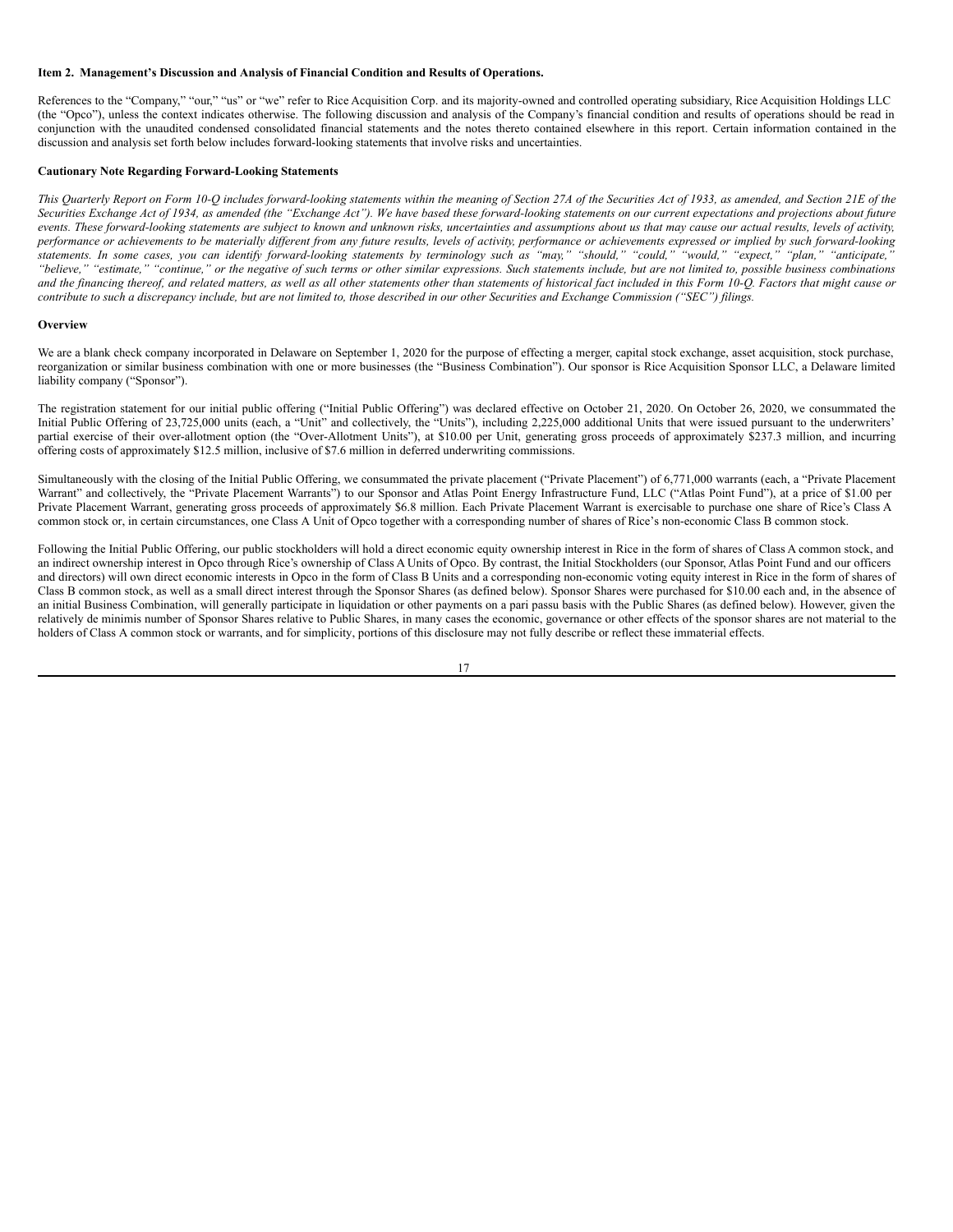Upon the closing of the Initial Public Offering and the Private Placement, approximately \$237.3 million of the net proceeds of the sale of the Units in the Initial Public Offering and the sale of the Private Placement Warrants in the Private Placement were placed in a trust account ("Trust Account") located in the United States with Continental Stock Transfer & Trust Company acting as trustee, and invested only in U.S. "government securities" within the meaning of Section 2(a)(16) of the Investment Company Act having a maturity of 185 days or less or in money market funds meeting certain conditions under Rule 2a-7 promulgated under the Investment Company Act which invest only in direct U.S. government treasury obligations, as determined by us, until the earlier of: (i) the completion of a Business Combination and (ii) the distribution of the Trust Account.

If we are unable to complete a Business Combination within 24 months from the closing of the Initial Public Offering, or October 26, 2022, we will (i) cease all operations except for the purpose of winding up, (ii) as promptly as reasonably possible but not more than ten business days thereafter, redeem the Public Shares, at a per-share price, payable in cash, equal to the aggregate amount then on deposit in the Trust Account including interest earned on the funds held in the Trust Account and not previously released to pay our franchise and income taxes (less up to \$100,000 of interest to pay dissolution expenses), divided by the number of then outstanding Public Shares and Class A Units of Opco (other than those held by Rice), which redemption will completely extinguish Public Stockholders' rights as stockholders (including the right to receive further liquidating distributions, if any), subject to applicable law, and (iii) as promptly as reasonably possible following such redemption, subject to the approval of the remaining stockholders and the board of directors, dissolve and liquidate, subject in each case to our obligations under Delaware law to provide for claims of creditors and the requirements of other applicable law.

# **Results of Operations**

Our entire activity from September 1, 2020 (inception) through September 30, 2020, was in preparation for our Initial Public Offering, and since our Initial Public Offering, our activity has been limited to the search for a prospective initial Business Combination. We will not generate any operating revenues until the closing and completion of our initial Business Combination.

For the period from September 1, 2020 (inception) through September 30, 2020, we had a loss of approximately \$119,000, which consisted of approximately \$103,000 of general and administrative expenses and approximately \$16,000 of franchise tax expense.

# **Liquidity and Capital Resources**

As of September 30, 2020, we had no cash and a working capital deficit of approximately \$389,000.

Our liquidity needs to date had been satisfied through the payment of \$26,000 from our Sponsor to purchase the Founder Shares and Sponsor Shares, a loan under a note agreement with our Sponsor of approximately \$44,000 as of September 30, 2020 (the "Note"), and the net proceeds from the consummation of the Private Placement not held in the Trust Account. The Note was paid in full as of November 10, 2020. In addition, in order to finance transaction costs in connection with a Business Combination, our officers, directors and Sponsor may, but are not obligated to, provide us working capital loans. As of September 30, 2020, there were no amounts outstanding under any working capital loans.

Based on the foregoing, management believes that we will have sufficient working capital and borrowing capacity to meet its needs through the earlier of the consummation of a Business Combination or one year from this filing. Over this time period, the Company will be using these funds held outside of the Trust Account for paying existing accounts payable, identifying and evaluating prospective initial Business Combination candidates, performing due diligence on prospective target businesses, paying for travel expenditures, selecting the target business to merge with or acquire, and structuring, negotiating and consummating the Business Combination.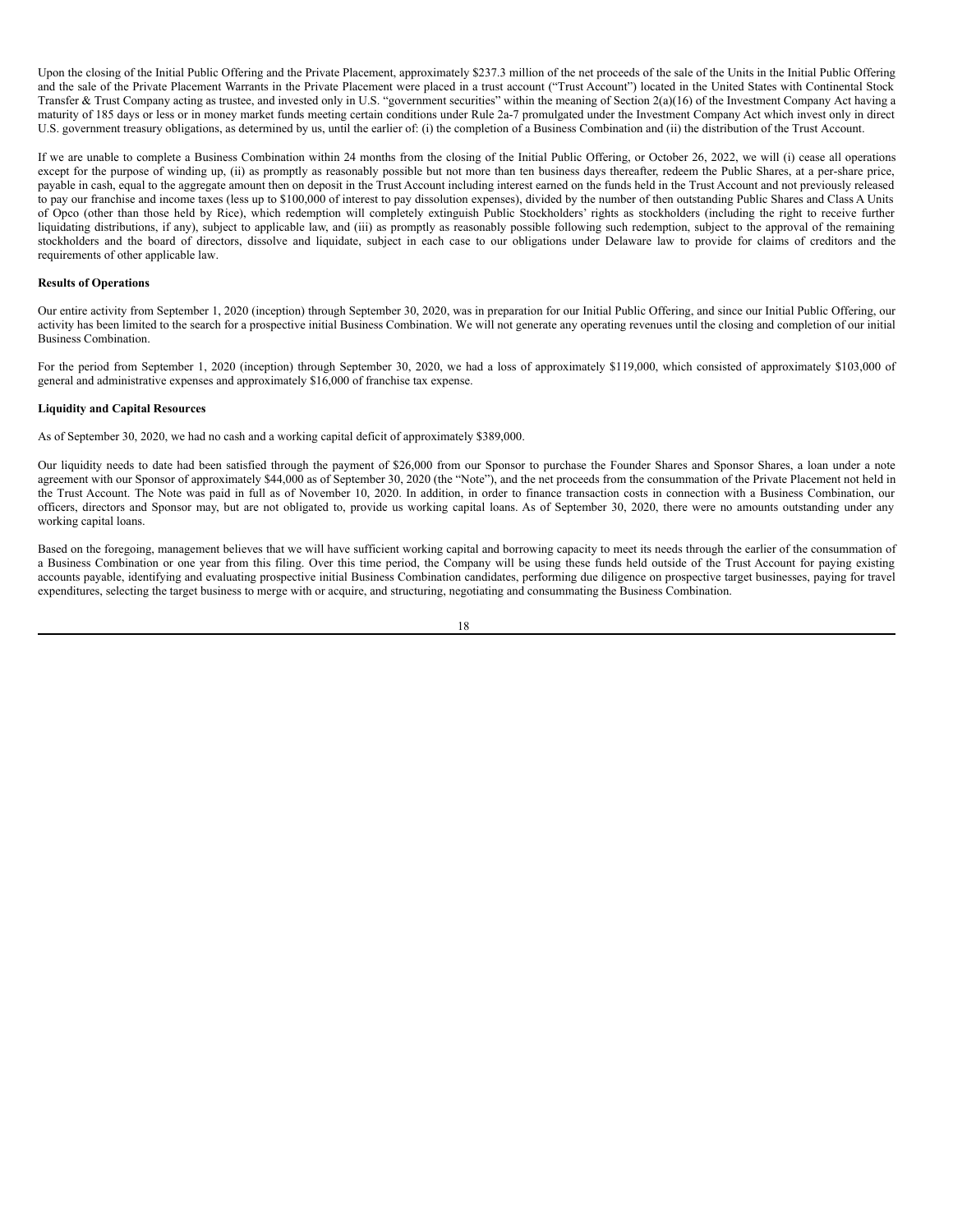#### **Contractual Obligations**

We do not have any long-term debt obligations, capital lease obligations, operating lease obligations, purchase obligations or long-term liabilities.

On October 21, 2020, we entered into an Administrative Services Agreement pursuant to which we have agreed to cause Opco to pay the Sponsor a total of \$10,000 per month for office space, utilities and administrative support. Upon completion of the Initial Business Combination or our liquidation, the agreement will terminate.

The underwriters of the Initial Public Offering were entitled to underwriting discounts and commissions of 5.5%, of which 2.0% (approximately \$4.3 million) was paid at the closing of the Initial Public Offering and 3.5% (approximately \$7.6 million) was deferred. The deferred underwriting discounts and commissions will become payable to the underwriters upon the consummation of the Initial Business Combination and will be paid from the amounts held in the Trust Account. The underwriters are not entitled to any interest accrued on the deferred underwriting discounts and commissions.

## **Critical Accounting Policies**

This management's discussion and analysis of our financial condition and results of operations is based on our unaudited condensed consolidated financial statements, which have been prepared in accordance with United States generally accepted accounting principles. The preparation of these condensed consolidated financial statements requires us to make estimates and judgments that affect the reported amounts of assets, liabilities, revenues and expenses and the disclosure of contingent assets and liabilities in our condensed consolidated financial statements. On an ongoing basis, we evaluate our estimates and judgments, including those related to fair value of financial instruments and accrued expenses. We base our estimates on historical experience, known trends and events and various other factors that we believe to be reasonable under the circumstances, the results of which form the basis for making judgments about the carrying values of assets and liabilities that are not readily apparent from other sources. Actual results may differ from these estimates under different assumptions or conditions. There have been no significant changes in our critical accounting policies as discussed in the Form 8-K and the final prospectus filed by us with the SEC on October 30, 2020 and October 23, 2020, respectively.

#### **Recent Accounting Pronouncements**

Our management does not believe that any recently issued, but not yet effective, accounting standards if currently adopted would have a material effect on the accompanying condensed consolidated financial statements.

#### **Off-Balance Sheet Arrangements**

As of September 30, 2020, we did not have any off-balance sheet arrangements as defined in Item 303(a)(4)(ii) of Regulation S-K.

## **JOBS Act**

The Jumpstart Our Business Startups Act of 2012 (the "JOBS Act") contains provisions that, among other things, relax certain reporting requirements for qualifying public companies. We qualify as an "emerging growth company" and under the JOBS Act are allowed to comply with new or revised accounting pronouncements based on the effective date for private (not publicly traded) companies. We are electing to delay the adoption of new or revised accounting standards, and as a result, we may not comply with new or revised accounting standards on the relevant dates on which adoption of such standards is required for non-emerging growth companies. As a result, the condensed consolidated financial statements may not be comparable to companies that comply with new or revised accounting pronouncements as of public company effective dates.

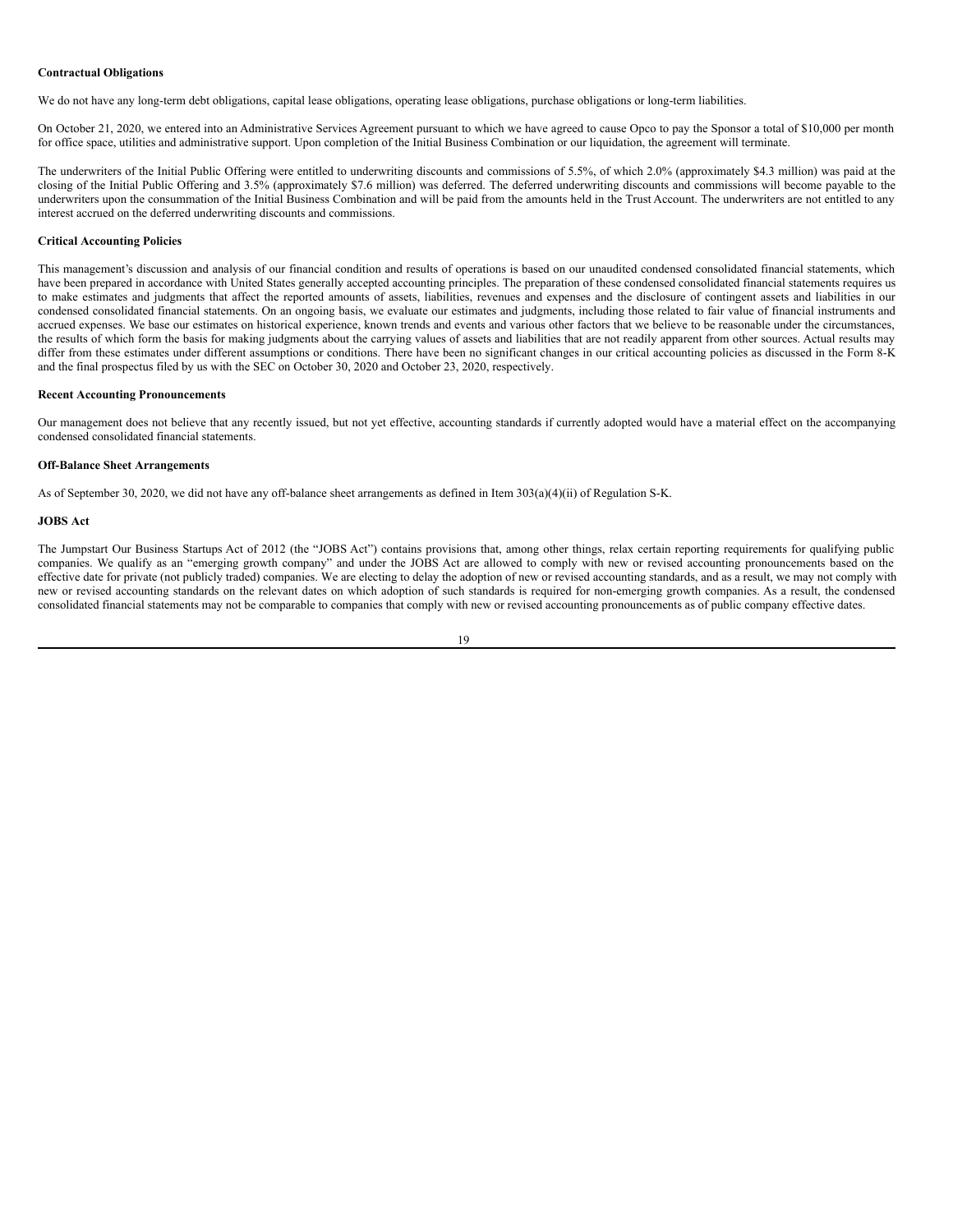Additionally, we are in the process of evaluating the benefits of relying on the other reduced reporting requirements provided by the JOBS Act. Subject to certain conditions set forth in the JOBS Act, if, as an "emerging growth company," we choose to rely on such exemptions we may not be required to, among other things, (i) provide an auditor's attestation report on our system of internal controls over financial reporting pursuant to Section 404, (ii) provide all of the compensation disclosure that may be required of nonemerging growth public companies under the Dodd-Frank Wall Street Reform and Consumer Protection Act, (iii) comply with any requirement that may be adopted by the PCAOB regarding mandatory audit firm rotation or a supplement to the auditor's report providing additional information about the audit and the financial statements (auditor discussion and analysis) and (iv) disclose certain executive compensation related items such as the correlation between executive compensation and performance and comparisons of the CEO's compensation to median employee compensation. These exemptions will apply for a period of five years following the completion of our Initial Public Offering or until we are no longer an "emerging growth company," whichever is earlier.

#### <span id="page-21-0"></span>**Item 3. Quantitative and Qualitative Disclosures About Market Risk**

We are a smaller reporting company as defined by Rule 12b-2 of the Exchange Act and are not required to provide the information otherwise required under this item.

## <span id="page-21-1"></span>**Item 4. Controls and Procedures**

## *Evaluation of Disclosure Controls and Procedures*

Under the supervision and with the participation of our management, including our chief executive officer and chief financial officer, we conducted an evaluation of the effectiveness of our disclosure controls and procedures as of the end of the fiscal quarter ended September 30, 2020, as such term is defined in Rules 13a-15(e) and 15d-15(e) under the Exchange Act. Based on this evaluation, our chief executive officer and chief financial officer have concluded that during the period covered by this report, our disclosure controls and procedures were effective.

Disclosure controls and procedures are designed to ensure that information required to be disclosed by us in our Exchange Act reports is recorded, processed, summarized, and reported within the time periods specified in the SEC's rules and forms, and that such information is accumulated and communicated to our management, including our principal executive officer and principal financial officer or persons performing similar functions, as appropriate to allow timely decisions regarding required disclosure.

## *Changes in Internal Control over Financial Reporting*

There was no change in our internal control over financial reporting that occurred during the period from September 1, 2020 (inception) through September 30, 2020, covered by this Quarterly Report on Form 10-Q that has materially affected, or is reasonably likely to materially affect, our internal control over financial reporting.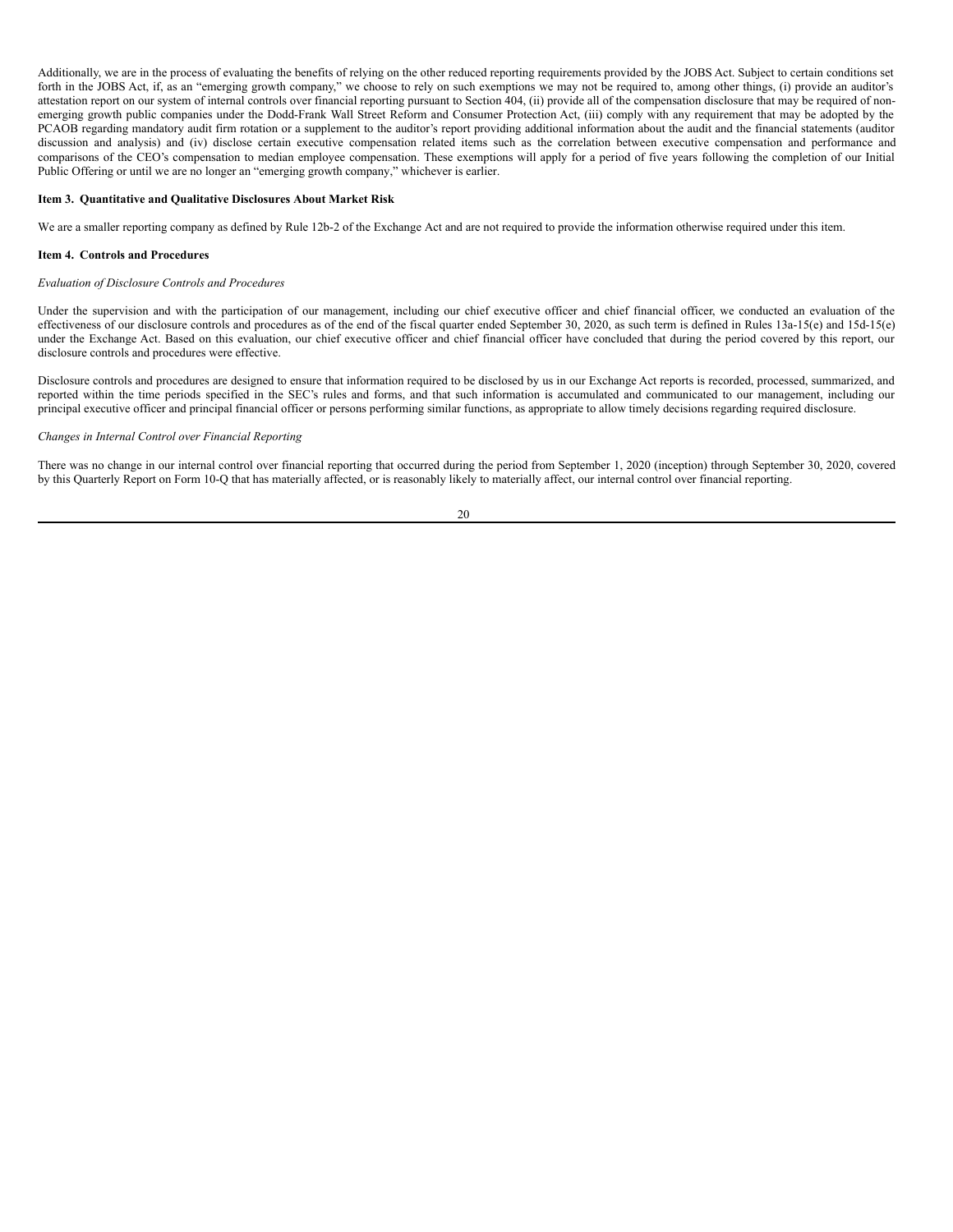# <span id="page-22-1"></span><span id="page-22-0"></span>**Item 1. Legal Proceedings**

None.

# <span id="page-22-2"></span>**Item 1A. Risk Factors.**

There have been no material changes from the risk factors previously disclosed in the Company's final prospectus for the Initial Public Offering as filed with the SEC on October 23, 2020.

# <span id="page-22-3"></span>**Item 2. Unregistered Sales of Equity Securities and Use of Proceeds from Registered Securities**

## *Unregistered Sales*

On September 2, 2020, Sponsor received 5,750,000 Class B Units of Opco for no consideration and purchased 5,750,000 corresponding shares of our Class B common stock, 2,500 shares of our Class A common stock and 100 Class A Units of Opco and 100 corresponding shares of our Class B common stock for an aggregate of \$26,000. Such securities were issued in connection with our organization pursuant to the exemption from registration contained in Section  $4(a)(2)$  of the Securities Act.

In addition, our Sponsor purchased 6,093,900 private placement warrants at \$1.00 per warrant for an aggregate purchase price of \$6,093,900. Atlas Point Fund also purchased 677,100 private placement warrants at a price of \$1.00 per warrant for an aggregate purchase price of \$677,100. These issuances were made pursuant to the exemption from registration contained in Section 4(a)(2) of the Securities Act.

## *Use of Proceeds*

On October 26, 2020, we consummated the Initial Public Offering of 23,725,000 Units, including the Over-Allotment Units. The Units were sold at a price of \$10.00 per Unit, generating gross proceeds of \$237,250,000 million. The underwriters were granted a 45-day option from the date of the final prospectus relating to the Initial Public Offering to purchase up to 3,225,000 additional Units to cover over-allotments, if any, at \$10.00 per Unit, less underwriting discounts and commissions. On October 23, 2020, the underwriters partially exercised the over-allotment option and, on October 26, 2020, the underwriters purchased the Over-Allotment Units.

On October 26, 2020, simultaneously with the closing of the Initial Public Offering and pursuant to separate Private Placement Warrants and Warrant Rights Agreements, dated September 21, 2020, by and among the Company and Opco, and each of the Sponsor and Atlas Point Fund, the Company completed the private sale of an aggregate of 6,771,000 Private Placement Warrants at a purchase price of \$1.00 per Private Placement Warrant to the Sponsor and Atlas Point Fund, generating gross proceeds of \$6,771,000.

Barclays Capital Inc., AmeriVet Securities Inc. and Academy Securities Inc. served as underwriters for the Initial Public Offering. The securities sold in the Initial Public Offering were registered under the Securities Act on a registration statement on Form S-1 (File No. 333-249340). The SEC declared the registration statement effective on October 21, 2020.

From September 1, 2020 (inception) through September 30, 2020, we incurred approximately \$12.5 million for costs and expenses related to the Initial Public Offering. In connection with the closing of the Initial Public Offering, we paid a total of approximately \$4.3 million in underwriting discounts and commissions. In addition, the underwriters agreed to defer approximately \$7.6 million in underwriting discounts and commissions, which amount will be payable upon consummation of the initial Business Combination. Prior to the closing of the Initial Public Offering, the Sponsor loaned Opco approximately \$300,000 under the Note. There has been no material change in the planned use of proceeds from the Initial Public Offering as described in our final prospectus filed with the SEC on October 23, 2020.

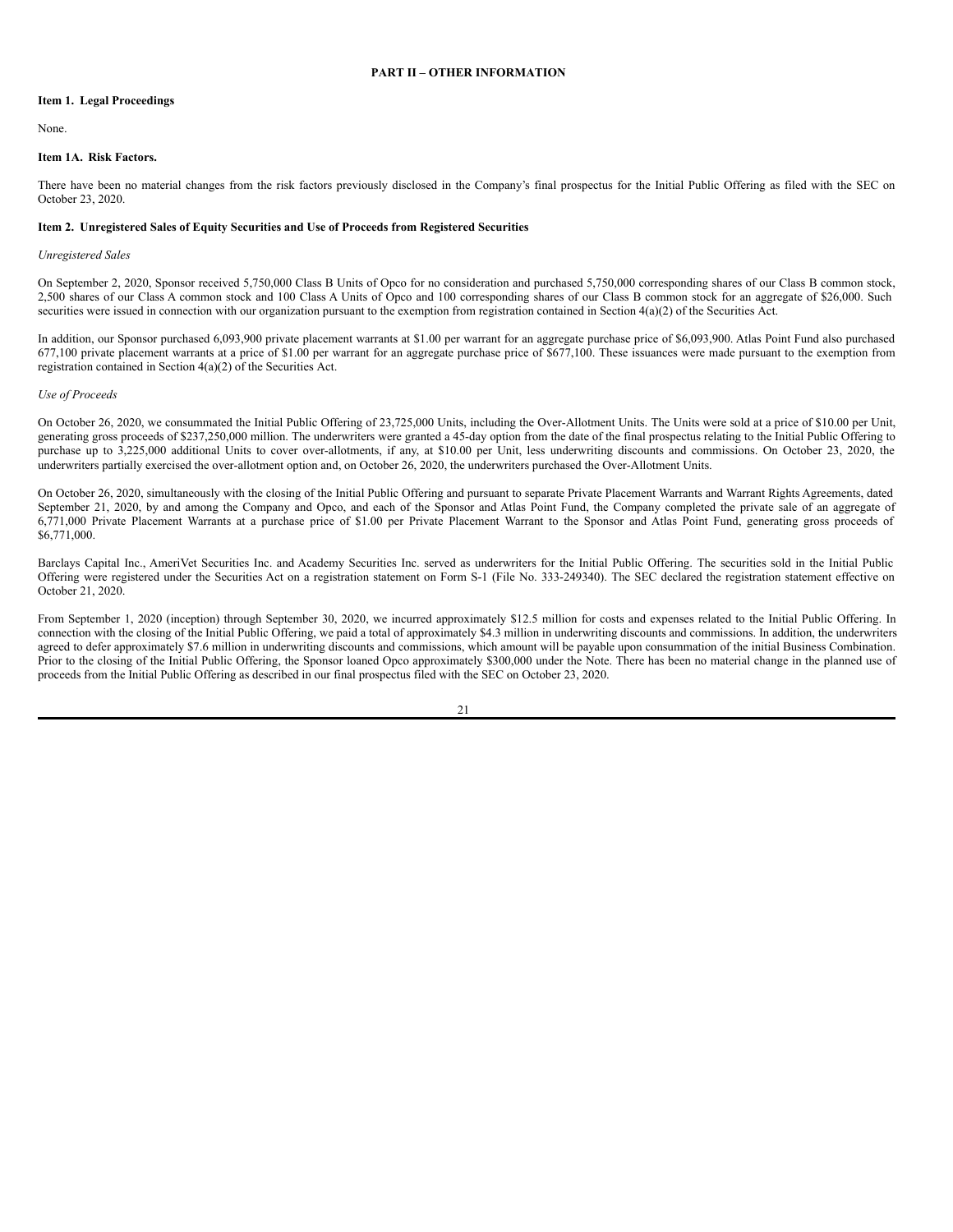In connection with the Initial Public Offering, we incurred offering costs of approximately \$12.5 million, inclusive of approximately \$7.6 million in deferred underwriting commissions. Other incurred offering costs consisted principally of preparation fees related to the Initial Public Offering. After deducting the underwriting discounts and commissions (excluding the deferred portion, which amount will be payable upon consummation of the Initial Business Combination, if consummated) and the Initial Public Offering expenses, \$237.3 million of the net proceeds from our Initial Public Offering and certain of the proceeds from the private placement of the Private Placement Warrants (or \$10.00 per Unit sold in the Initial Public Offering) was placed in the Trust Account. The net proceeds of the Initial Public Offering and certain proceeds from the sale of the Private Placement Warrants are held in the Trust Account and invested as described elsewhere in this Quarterly Report on Form 10-Q.

There has been no material change in the planned use of the proceeds from the Initial Public Offering and Private Placement as is described in the Company's final prospectus related to the Initial Public Offering.

## <span id="page-23-0"></span>**Item 3. Defaults Upon Senior Securities**

None.

# <span id="page-23-1"></span>**Item 4. Mine Safety Disclosures**

Not applicable.

# <span id="page-23-2"></span>**Item 5. Other Information**

None.

## <span id="page-23-3"></span>**Item 6. Exhibits.**

| Exhibit<br><b>Number</b> | <b>Description</b>                                                                                                                                                                                                                                                                                          |
|--------------------------|-------------------------------------------------------------------------------------------------------------------------------------------------------------------------------------------------------------------------------------------------------------------------------------------------------------|
| 3.1                      | Amended and Restated Certificate of Incorporation (incorporated by reference to Exhibit 3.1 to the Company's Current Report on Form 8-K (File No. 001-<br>39644) filed with the SEC on October 27, 2020).                                                                                                   |
| 4.1                      | Specimen Unit Certificate (incorporated by reference to Exhibit 4.1 to the Company's Registration Statement on Form S-1/A (File No. 333-249340) filed with<br>the SEC on October 15, 2020).                                                                                                                 |
| 4.2                      | Specimen Class A Common Stock Certificate (incorporated by reference to Exhibit 4.2 to the Company's Registration Statement on Form S-1/A (File No. 333-<br>249340) filed with the SEC on October 15, 2020).                                                                                                |
| 4.3                      | Specimen Warrant Certificate (incorporated by reference to Exhibit 4.3 to the Company's Registration Statement on Form S-1/A (File No. 333-249340) filed<br>with the SEC on October 15, 2020).                                                                                                              |
| 4.4                      | Warrant Agreement, dated October 21, 2020, between the Company, Opco and Continental Stock Transfer & Trust Company, as warrant agent (incorporated by<br>reference to Exhibit 4.1 to the Company's Current Report on Form 8-K (File No. 001-39644) filed with the SEC on October 27, 2020).                |
| 10.1                     | Letter Agreement, dated October 21, 2020, among the Company, its officers and directors, Atlas Point Fund and the Sponsor (incorporated by reference to<br>Exhibit 10.1 to the Company's Current Report on Form 8-K (File No. 001-39644) filed with the SEC on October 27, 2020).                           |
| 10.2                     | Investment Management Trust Agreement, dated October 21, 2020, between the Company, Opco and Continental Stock Transfer & Trust Company, as trustee<br>(incorporated by reference to Exhibit 10.2 to the Company's Current Report on Form 8-K (File No. 001-39644) filed with the SEC on October 27, 2020). |
| 10.3                     | Registration Rights Agreement, dated October 21, 2020, among the Company, the Sponsor, Atlas Point Fund and the other parties named therein (incorporated<br>by reference to Exhibit 10.3 to the Company's Current Report on Form 8-K (File No. 001-39644) filed with the SEC on October 27, 2020).         |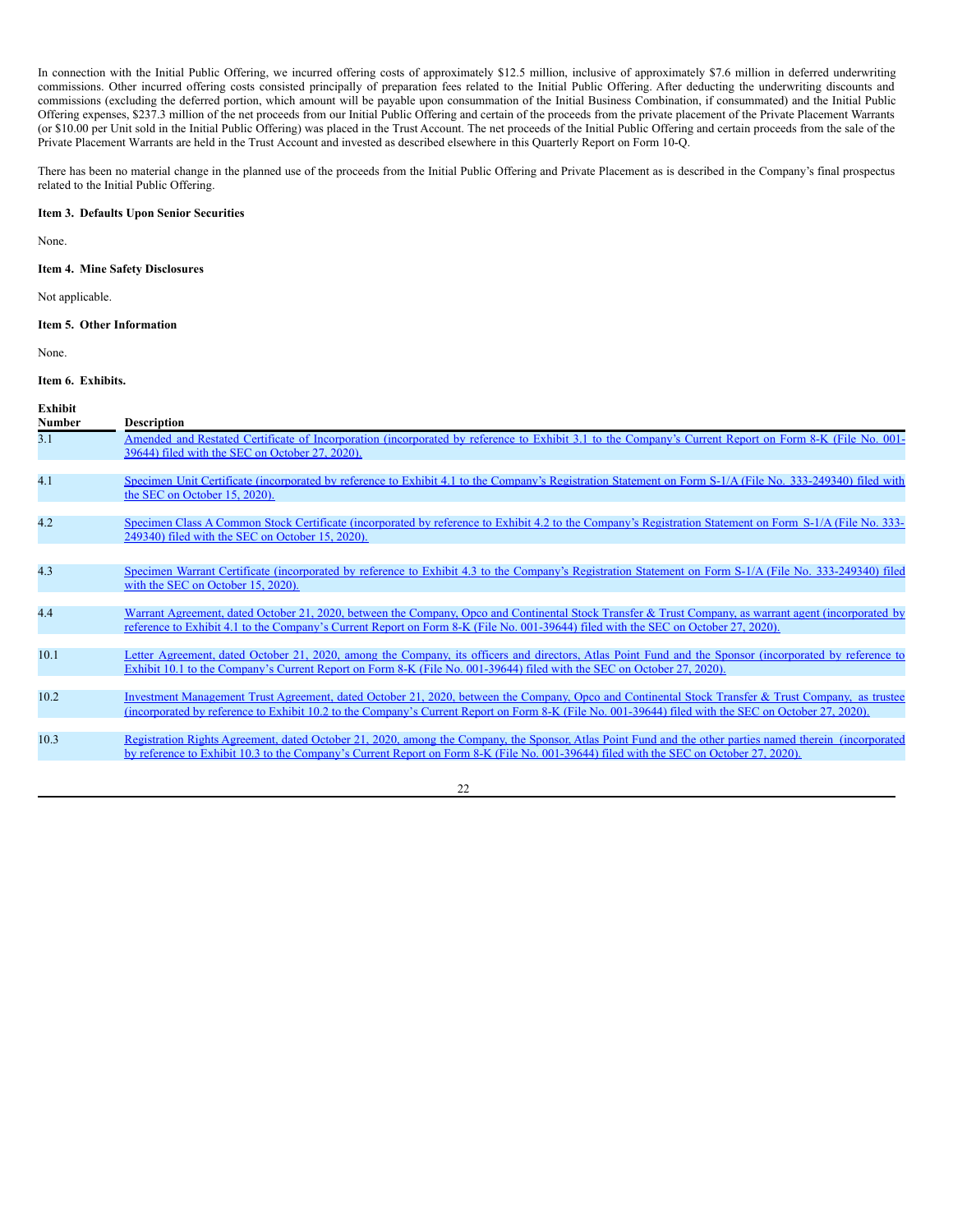| 10.4    | Administrative Services Agreement, dated October 21, 2020, between the Company, Opco and the Sponsor (incorporated by reference to Exhibit 10.4 to the<br>Company's Current Report on Form 8-K (File No. 001-39644) filed with the SEC on October 27, 2020).                                 |
|---------|----------------------------------------------------------------------------------------------------------------------------------------------------------------------------------------------------------------------------------------------------------------------------------------------|
| 10.5    | Private Placement Warrants and Warrants Rights Purchase Agreement, dated October 21, 2020, between the Company, Opco and the Sponsor (incorporated by<br>reference to Exhibit 10.5 to the Company's Current Report on Form 8-K (File No. 001-39644) filed with the SEC on October 27, 2020). |
| 10.6    | Private Placement Warrants and Warrant Rights Purchase Agreement, dated October 21, 2020, between the Company, Opco and the Sponsor (incorporated by<br>reference to Exhibit 10.5 to the Company's Current Report on Form 8-K (File No. 001-39644) filed with the SEC on October 27, 2020).  |
| 10.7    | Forward Purchase Agreement, dated September 30, 2020, between the Company and Atlas Point Fund (incorporated by reference to Exhibit 10.11 to the<br>Company's Registration Statement on Form S-1 (File No. 333-249340) filed with the SEC on October 6, 2020).                              |
| 10.8    | Promissory Note, dated September 10, 2020, issued to Sponsor by Opco (incorporated by reference to Exhibit 10.1 to the Company's Registration Statement on<br>Form S-1 (File No. 333-249340) filed with the SEC on October 6, 2020).                                                         |
| 10.9    | Form of Indemnification Agreement (incorporated by reference to Exhibit 10.8 to the Company's Registration Statement on Form S-1/A (File No. 333-249340)<br>filed with the SEC on October 15, 2020).                                                                                         |
| 10.10   | Amended and Restated Securities Subscription Agreement, dated September 10, 2020, between the Company and Sponsor (incorporated by reference to Exhibit<br>10.5 to the Company's Registration Statement on Form S-1 (File No. 333-249340) filed with the SEC on October 6, 2020).            |
| 31.1    | Certification of Chief Executive Officer Pursuant to Rules 13a-14(a) and 15d-14(a) under the Securities Exchange Act of 1934, as Adopted Pursuant to<br>Section 302 of the Sarbanes-Oxley Act of 2002.                                                                                       |
| 31.2    | Certification of Chief Financial Officer Pursuant to Rules 13a-14(a) and 15d-14(a) under the Securities Exchange Act of 1934, as Adopted Pursuant to<br>Section 302 of the Sarbanes-Oxley Act of 2002.                                                                                       |
| 32.1    | Certification of Chief Executive Officer Pursuant to 18 U.S.C. Section 1350, as Adopted Pursuant to Section 906 of the Sarbanes-Oxley Act of 2002.                                                                                                                                           |
| 32.2    | Certification of Chief Financial Officer Pursuant to 18 U.S.C. Section 1350, as Adopted Pursuant to Section 906 of the Sarbanes-Oxley Act of 2002.                                                                                                                                           |
| 101.INS | <b>XBRL Instance Document</b>                                                                                                                                                                                                                                                                |
| 101.SCH | XBRL Taxonomy Extension Schema Document                                                                                                                                                                                                                                                      |
| 101.CAL | XBRL Taxonomy Extension Calculation Linkbase Document                                                                                                                                                                                                                                        |
| 101.DEF | XBRL Taxonomy Extension Definition Linkbase Document                                                                                                                                                                                                                                         |
| 101.LAB | XBRL Taxonomy Extension Label Linkbase Document                                                                                                                                                                                                                                              |
| 101.PRE | XBRL Taxonomy Extension Presentation Linkbase Document                                                                                                                                                                                                                                       |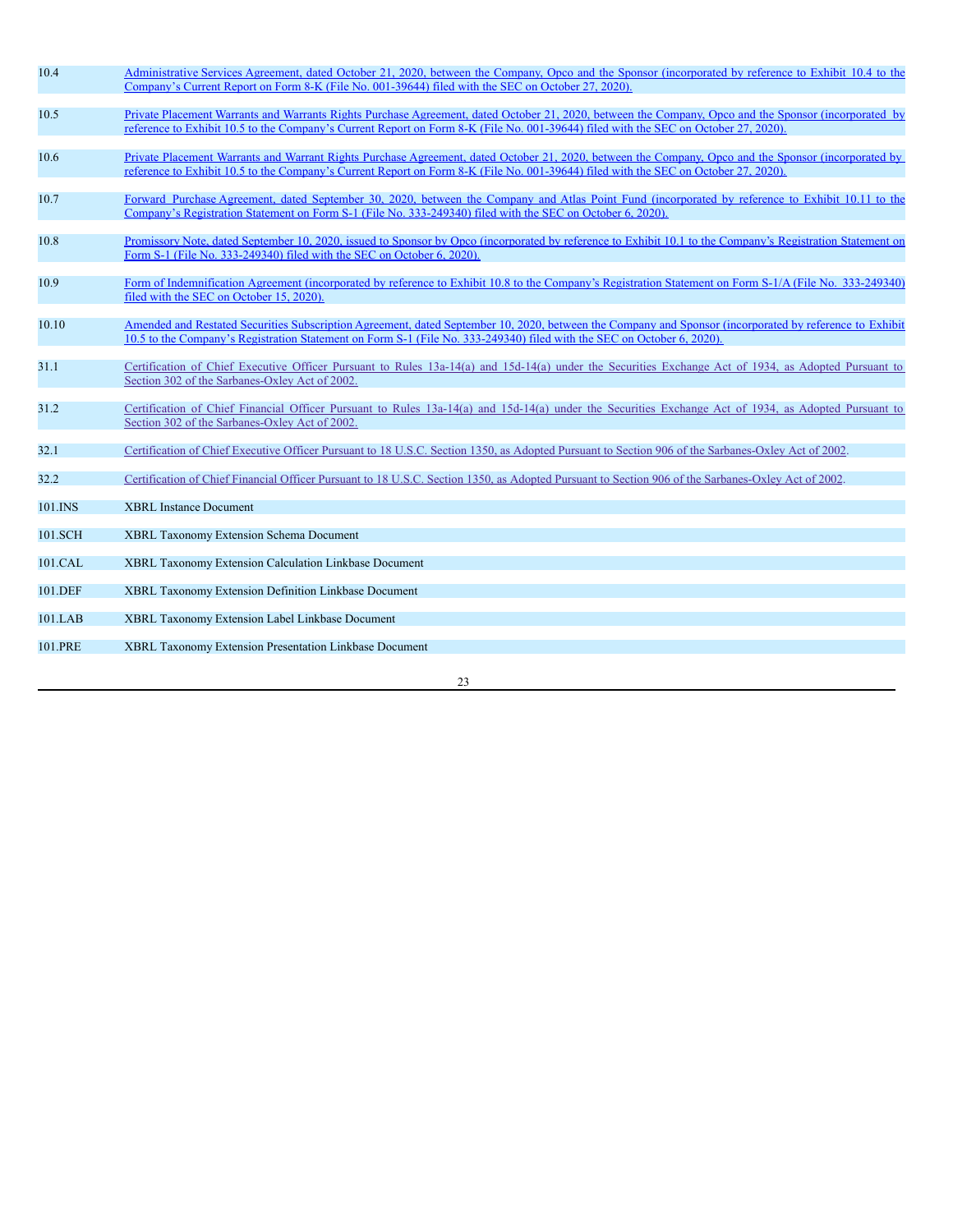# <span id="page-25-0"></span>**SIGNATURES**

Pursuant to the requirements of the Securities Exchange Act of 1934, the registrant has duly caused this report to be signed on its behalf by the undersigned thereunto duly authorized on this 3rd day of December, 2020.

# **RICE ACQUISITION CORP.**

By: /s/ Daniel Joseph Rice, IV Name: Daniel Joseph Rice, IV Title: Chief Executive Officer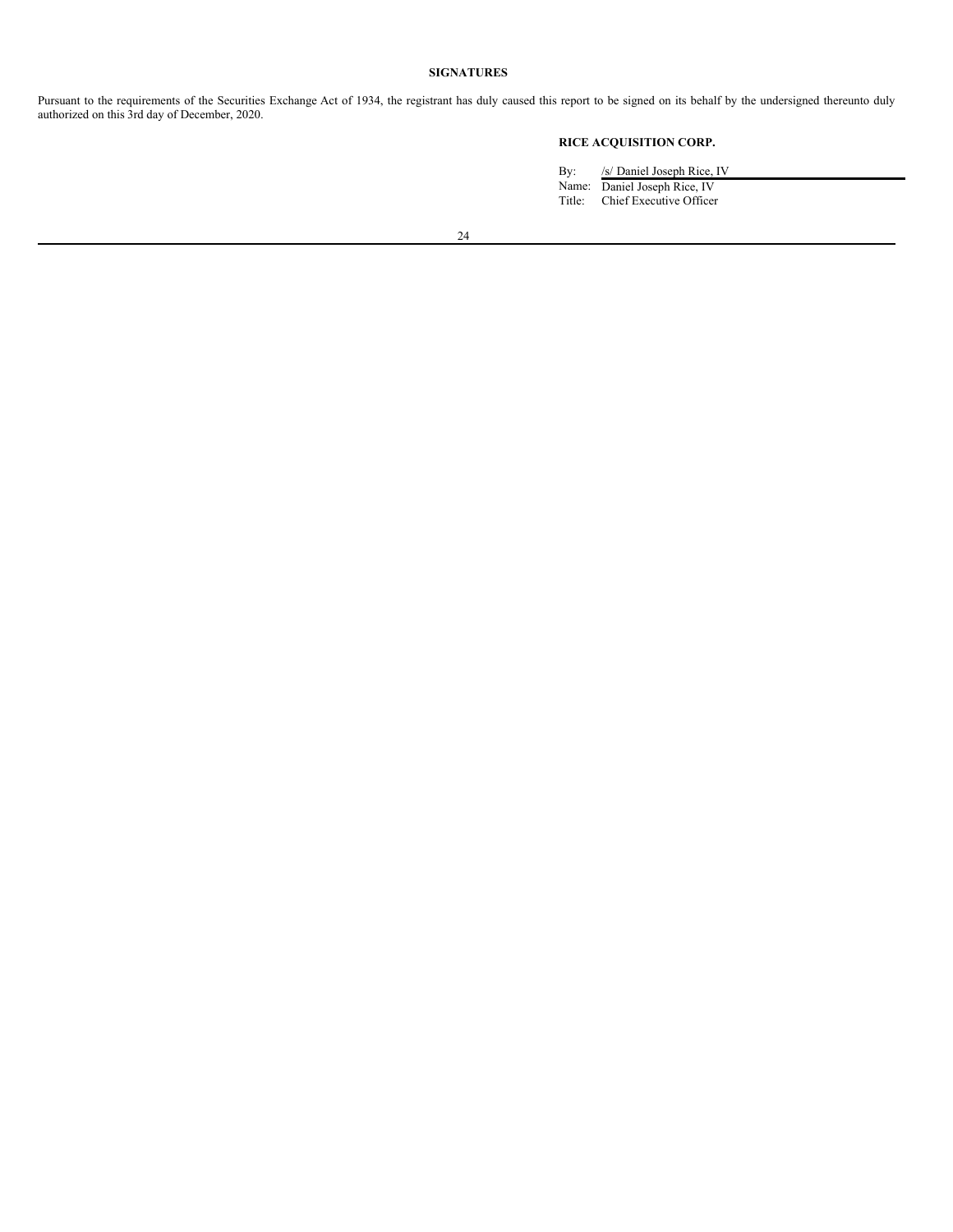## **CERTIFICATION PURSUANT TO RULES 13a-14(a) AND 15d-14(a) UNDER THE SECURITIES EXCHANGE ACT OF 1934, AS ADOPTED PURSUANT TO SECTION 302 OF THE SARBANES-OXLEY ACT OF 2002**

<span id="page-26-0"></span>I, Daniel Joseph Rice, IV, certify that:

- 1. I have reviewed this Quarterly Report on Form 10-Q for the period from September 1, 2020 (inception) through September 30, 2020 of Rice Acquisition Corp.;
- 2. Based on my knowledge, this report does not contain any untrue statement of a material fact or omit to state a material fact necessary to make the statements made, in light of the circumstances under which such statements were made, not misleading with respect to the period covered by this report;
- 3. Based on my knowledge, the condensed consolidated financial statements, and other financial information included in this report, fairly present in all material respects the financial condition, results of operations and cash flows of the registrant as of, and for, the periods presented in this report;
- 4. The registrant's other certifying officers and I are responsible for establishing and maintaining disclosure controls and procedures (as defined in Exchange Act Rules 13a-15(e) and 15d-15(e)) for the registrant and have:
	- a. Designed such disclosure controls and procedures, or caused such disclosure controls and procedures to be designed under our supervision, to ensure that material information relating to the registrant, including its consolidated subsidiaries, is made known to us by others within those entities, particularly during the period in which this report is being prepared;
	- b. [Paragraph intentionally omitted in accordance with SEC Release Nos. 34-47986 and 34-54942];
	- c. Evaluated the effectiveness of the registrant's disclosure controls and procedures and presented in this report our conclusions about the effectiveness of the disclosure controls and procedures, as of the end of the period covered by this report based on such evaluation; and
	- d. Disclosed in this report any change in the registrant's internal control over financial reporting that occurred during the registrant's most recent fiscal quarter (the registrant's fourth fiscal quarter in the case of an annual report) that has materially affected, or is reasonably likely to materially affect, the registrant's internal control over financial reporting; and
- 5. The registrant's other certifying officers and I have disclosed, based on our most recent evaluation of internal control over financial reporting, to the registrant's auditors and the audit committee of the registrant's board of directors (or persons performing the equivalent functions):
	- a. All significant deficiencies and material weaknesses in the design or operation of internal control over financial reporting which are reasonably likely to adversely affect the registrant's ability to record, process, summarize and report financial information; and
	- b. Any fraud, whether or not material, that involves management or other employees who have a significant role in the registrant's internal controls over financial reporting.

Date: December 3, 2020 By: /s/ Daniel Joseph Rice, IV Daniel Joseph Rice, IV Chief Executive Officer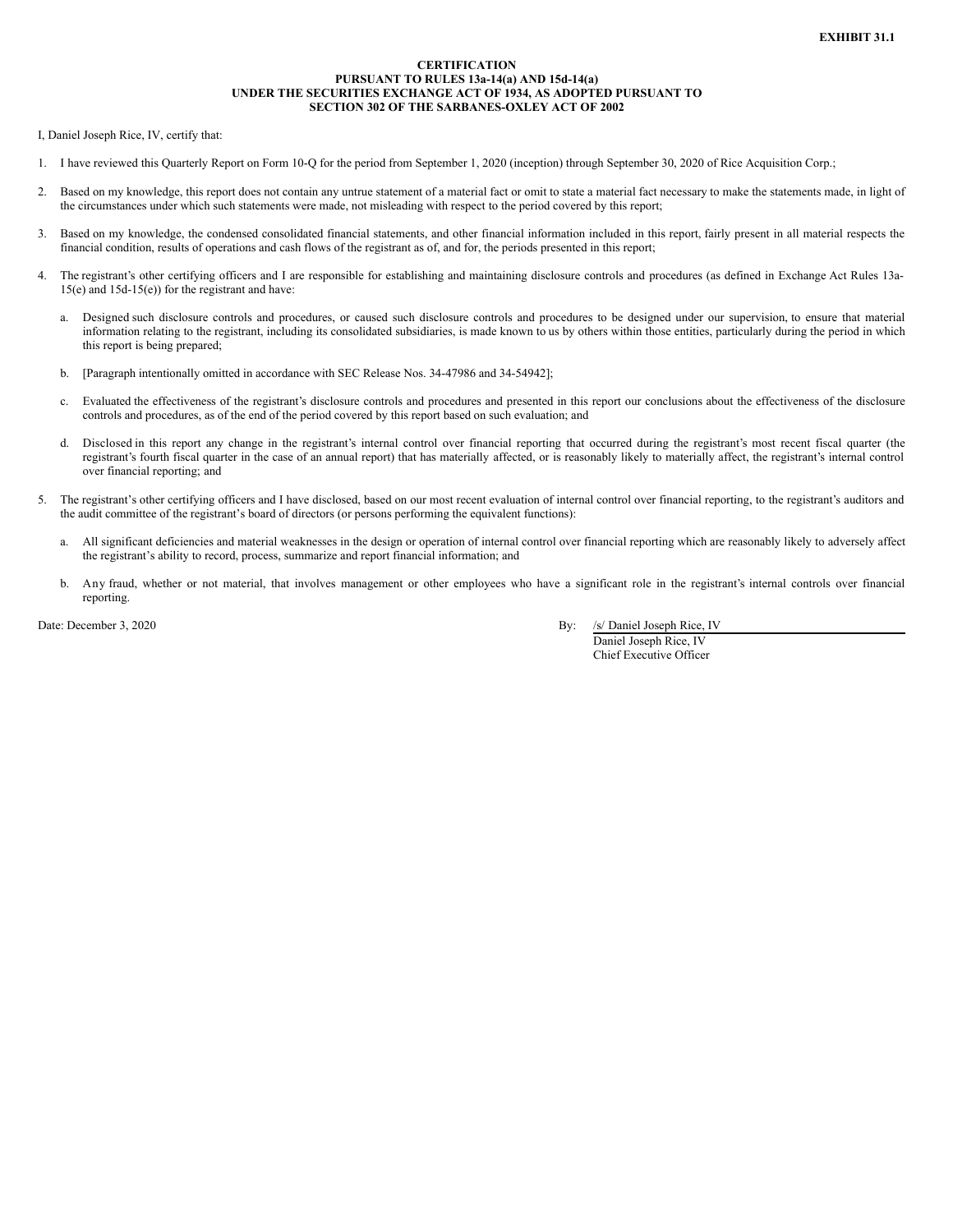## **CERTIFICATION PURSUANT TO RULES 13a-14(a) AND 15d-14(a) UNDER THE SECURITIES EXCHANGE ACT OF 1934, AS ADOPTED PURSUANT TO SECTION 302 OF THE SARBANES-OXLEY ACT OF 2002**

<span id="page-27-0"></span>I, J. Kyle Derham, certify that:

- 1. I have reviewed this Quarterly Report on Form 10-Q for the period from September 1, 2020 (inception) through September 30, 2020 of Rice Acquisition Corp.;
- 2. Based on my knowledge, this report does not contain any untrue statement of a material fact or omit to state a material fact necessary to make the statements made, in light of the circumstances under which such statements were made, not misleading with respect to the period covered by this report;
- 3. Based on my knowledge, the condensed consolidated financial statements, and other financial information included in this report, fairly present in all material respects the financial condition, results of operations and cash flows of the registrant as of, and for, the periods presented in this report;
- 4. The registrant's other certifying officers and I are responsible for establishing and maintaining disclosure controls and procedures (as defined in Exchange Act Rules 13a-15(e) and 15d-15(e)) for the registrant and have:
	- a. Designed such disclosure controls and procedures, or caused such disclosure controls and procedures to be designed under our supervision, to ensure that material information relating to the registrant, including its consolidated subsidiaries, is made known to us by others within those entities, particularly during the period in which this report is being prepared;
	- b. [Paragraph intentionally omitted in accordance with SEC Release Nos. 34-47986 and 34-54942];
	- c. Evaluated the effectiveness of the registrant's disclosure controls and procedures and presented in this report our conclusions about the effectiveness of the disclosure controls and procedures, as of the end of the period covered by this report based on such evaluation; and
	- d. Disclosed in this report any change in the registrant's internal control over financial reporting that occurred during the registrant's most recent fiscal quarter (the registrant's fourth fiscal quarter in the case of an annual report) that has materially affected, or is reasonably likely to materially affect, the registrant's internal control over financial reporting; and
- 5. The registrant's other certifying officers and I have disclosed, based on our most recent evaluation of internal control over financial reporting, to the registrant's auditors and the audit committee of the registrant's board of directors (or persons performing the equivalent functions):
	- a. All significant deficiencies and material weaknesses in the design or operation of internal control over financial reporting which are reasonably likely to adversely affect the registrant's ability to record, process, summarize and report financial information; and
	- b. Any fraud, whether or not material, that involves management or other employees who have a significant role in the registrant's internal controls over financial reporting.

Date: December 3, 2020 By: /s/ J. Kyle Derham

J. Kyle Derham President and Chief Financial Officer (Principal Financial Officer)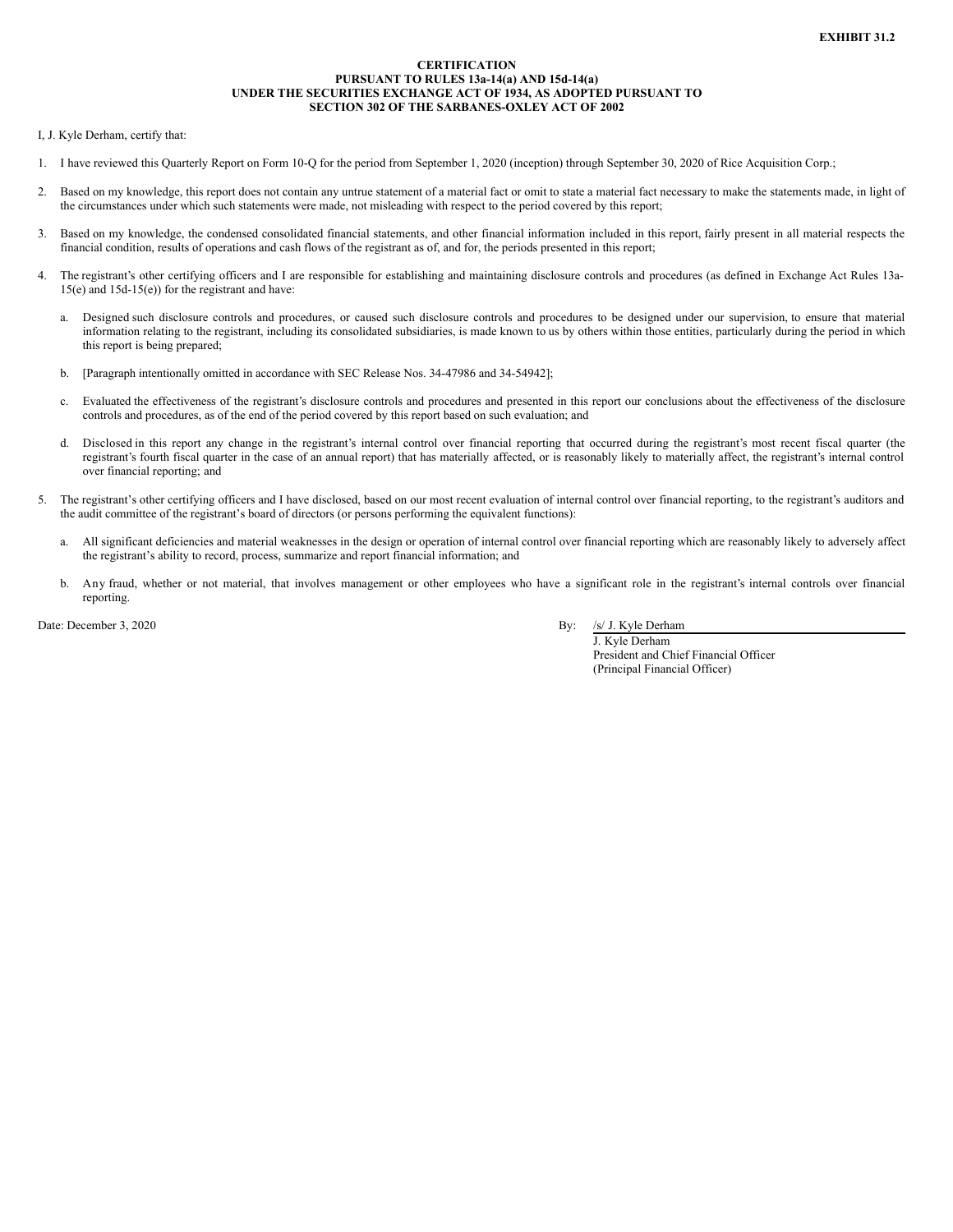## **CERTIFICATION PURSUANT TO 18 U.S.C. SECTION 1350, AS ADOPTED PURSUANT TO SECTION 906 OF THE SARBANES-OXLEY ACT OF 2002**

<span id="page-28-0"></span>In connection with the Quarterly Report of Rice Acquisition Corp. (the "Company") on Form 10-Q for the period from September 1, 2020 (inception) through September 30, 2020, as filed with the Securities and Exchange Commission on the date hereof (the "Report"), I, Daniel Joseph Rice, IV, Chief Executive Officer of the Company, certify, pursuant to 18 U.S.C. Section 1350, as adopted pursuant to Section 906 of the Sarbanes-Oxley Act of 2002, that, to my knowledge:

(1) the Report fully complies with the requirements of Section 13(a) or 15(d) of the Securities Exchange Act of 1934; and

(2) the information contained in the Report fairly presents, in all material respects, the financial condition and results of operations of the Company.

Date: December 3, 2020

/s/ Daniel Joseph Rice, IV

Name: Daniel Joseph Rice, IV Title: Chief Executive Officer